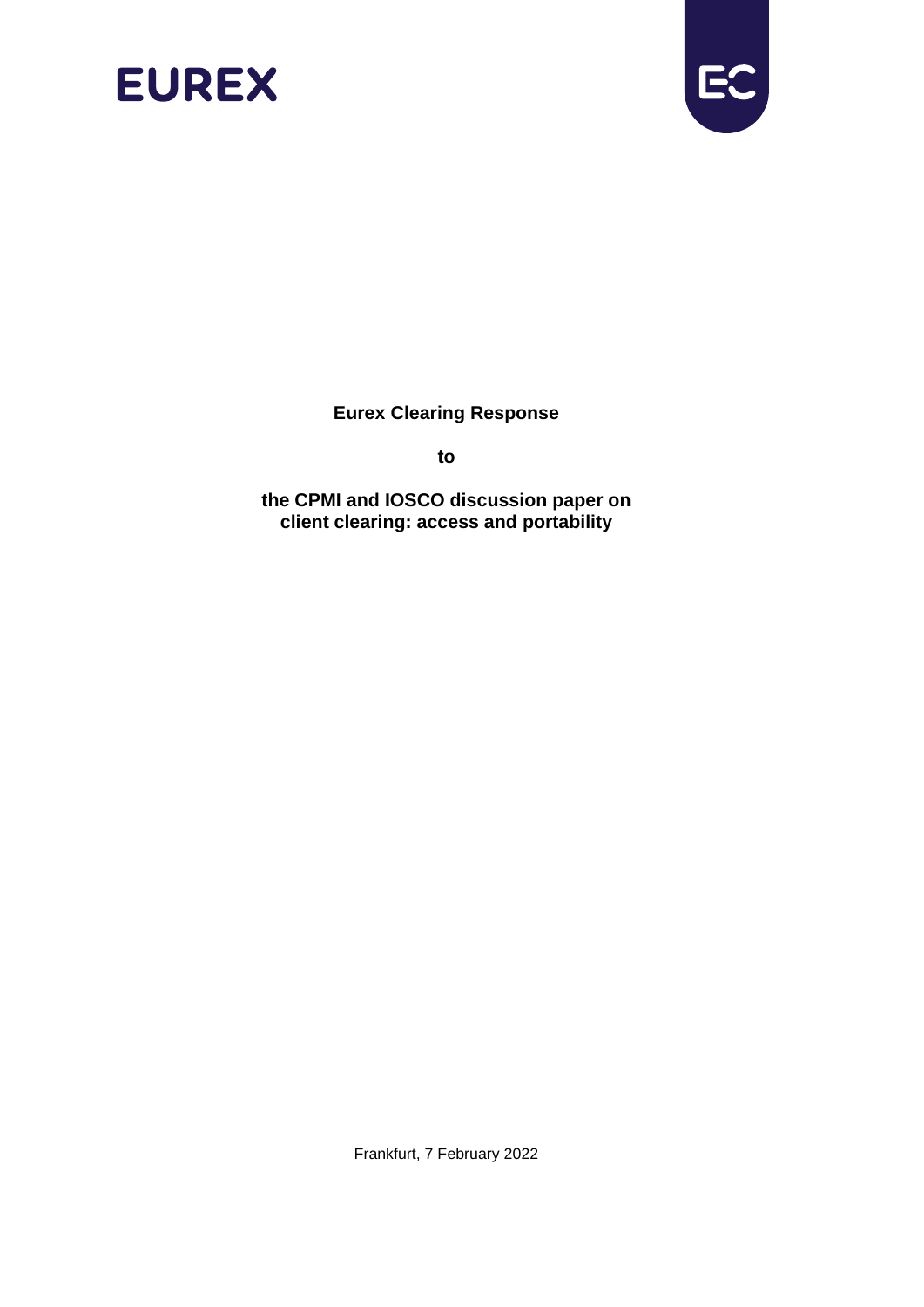### **A) Introductory Remarks**

Eurex Clearing is an EMIR authorized central counterparty (CCP) and provides clearing services for cash and derivatives markets in listed and over-the-counter (OTC) financial instruments. We welcome the CPMI and IOSCO stocktaking exercise and identification of effective practices and potential next steps in relation to access to central clearing and portability. Therefore, we appreciate the opportunity to provide feedback to the joint working group's discussion paper on client clearing and trust that our comments are seen as a useful contribution to progress on this front.

#### **Access**

With regard to the discussion paper's findings about direct and sponsored access models, Eurex Clearing has invested heavily in direct and sponsored access as we expect them to have a positive impact on the clearing landscape providing an alternative to traditional client clearing with mutual economic, risk management and operational benefits for agents, sponsors, and participants. With ISA Direct, we are also offering a direct access model to clients to clear OTC IRS and repos and plans to introduce ISA Direct Indemnified as an additional access model for repos, increasing safety and robustness through reduced concentration and improved portability. We expect direct access and sponsored access clearing models to co-exist alongside traditional client clearing, and the rate of adoption will depend on individual asset classes, regulatory changes and/or the evolution of the models.

In this context, it is important to note that their development and adoption are at a very early stage. Eurex Clearing would like to clarify that sponsored access models are available as well for smallto-medium sized clients, and offer a promising new avenue to support clearing accessibility. Generally, those models are designed to address specific risk management and resource management (capital, funding and liquidity, and economic returns) challenges faced by general clearing members in respect of traditional client clearing. Therefore, the current greater use by larger and more sophisticated clients and in the repo market is a natural consequence of the risk management and operational benefits to the client, and economic benefits to the general clearing member that continues to act as a clearing agent for the client. While repo has been the most successful use case for direct access models so far, these also offer significant benefits for other asset classes such as OTC and exchange-traded derivatives. Furthermore, greater accessibility to direct and sponsored access models should only be enabled to the extent possible depending on the risk profile of market participants and depending on the clearing member and client's risk and resource management objectives.

Notwithstanding the above, **Eurex Clearing believes that there is more scope for innovation in how to optimize credit, market, operational, legal and funding / liquidity risk management constraints**. As an example, direct access and sponsored access models could be further enhanced and the utility improved if third parties are able to directly cover the day-to-day funding of margin requirements of direct access participants, thereby reducing the liquidity, legal and operational burdens of meeting CCP margin requirements. **We have highlighted further important aspects that should be considered for improving greater use of access models in our answers to questions 4 and 11**.

As a CCP offering access models, Eurex Clearing is of the view that CCPs have introduced sufficient safeguards to prevent risk transmission from direct participants using direct and sponsored access models. Fundamentally, the risks generated by direct access are identical to those arising from a standard clearing membership. Therefore, Eurex Clearing developed its access models with the same high risk management standard as for other clearing members. In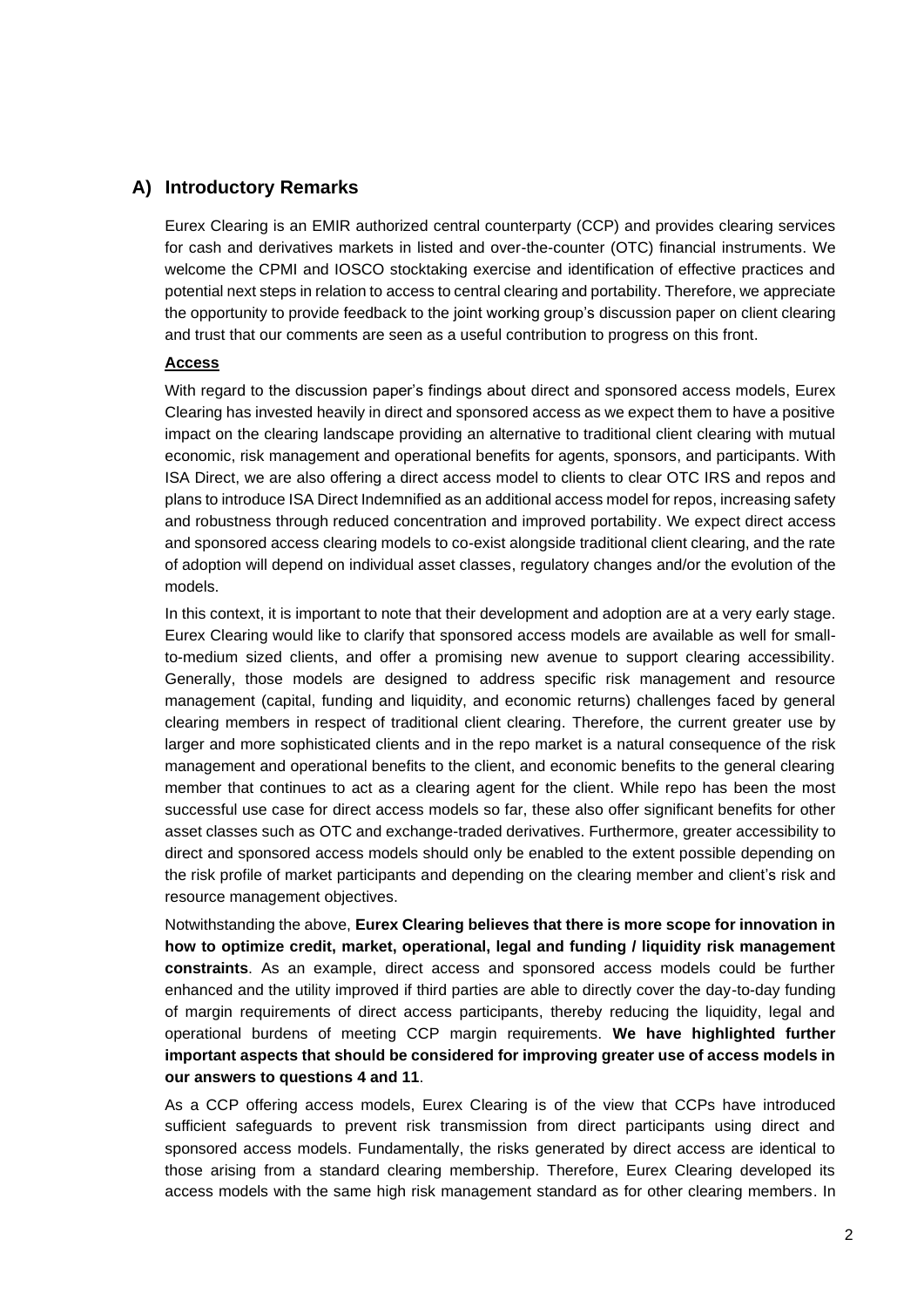addition, a sponsor default is managed adequately, as it is, in a worse-case scenario, equivalent to the default of a clearing member. Further, we believe sponsors are properly incentivized to closely monitor the activity of their sponsored participants. We have also tested our access models and those exercises have been successful proving the robustness of the Default Management Process and raising awareness on the indemnifying topic on member's trading desk level as well as awareness of challenges in regards of porting client positions under different access models. Further, it is important to note that the current number of agents and sponsors available is again reflective of the stage of market development.

Accordingly, **the challenges around the adoption of direct and sponsored access models have more to do with the prevailing market structure around client clearing and the economic incentives to switch, rather than with potential risks associated with access models, availability of sponsors or the design of access models**.

#### **Portability**

Regarding CPMI IOSCO's considerations about porting, Eurex Clearing generally agrees with the tools identified in the discussion paper as potentially successful porting practices. However, we would like to pick up the standard setters' finding that regulatory frameworks for porting differ across jurisdictions, meaning that many of the tools or practices described in the discussion paper are therefore not applicable for Eurex Clearing operating under the EU regime (e.g. game plans).

Noting that CPMI IOSCO has addressed the majority of the recommended next steps to CCPs, we would like to emphasize that CCPs (as well as clearing members and clients) can only take minor steps themselves to enhance porting procedures within the given regulatory framework. **For truly making progress in increasing the likelihood of successful porting, regulatory changes of local regimes will be necessary to address current hurdles and restrictions for both CCPs and clearing members/CCSPs**.

In our answers to questions 15, 21and 31 we have outlined a number of potential measures to address barriers impeding effective porting, increasing the likelihood of successfully porting clients and avoiding market impact following a clearing member default:

- **Fostering awareness and preparedness**: One of the crucial factors is for clients as well as potential replacement CCSPs to be prepared, i.e. to be familiar with porting processes and requirements. In this context, Eurex Clearing considers it important to ensure transparency which steps need to be taken by the parties involved in case of a CCSP default. A detailed description of the porting process and necessary requirements is therefore available on our website. Further, Clients and clearing members are invited to participate in porting exercises to test these procedures with a view to fostering preparedness. We believe that the introduction of porting exercises within the EMIR fire drill framework could be considered to further improve awareness and preparedness by the industry.
- **Relief for clearing members/CCSPs' hurdles and restrictions**: Another crucial factor relates to the cost for clients (especially smaller ones) of maintaining multiple relationships to clearing members to ensure a back-up CCSP for the porting phase as clearing members only tend to accept clients in case of a default to which they have already established a relationship. A standing relationship does however not necessarily mean that the back-up CCSP will take on the client's business – this may rather depend on the back-up CCSP's risk appetite and financial or operational resource capacities, etc. This is closely linked to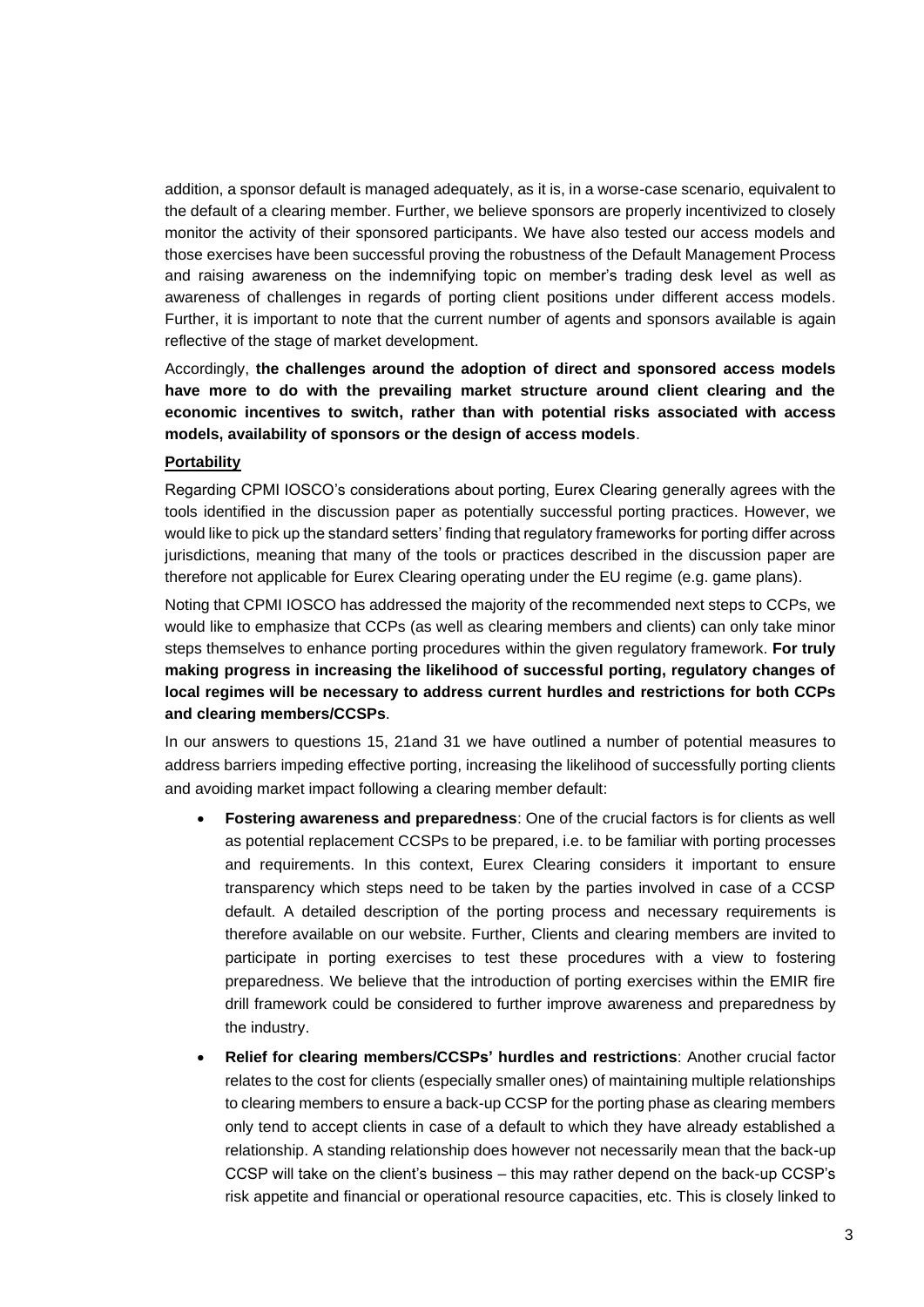current regulatory requirements such as strict client consent or KYC provisions, as alluded to in the discussion paper, which render a swift process of accepting clients in case of a default impossible. **Allowing for temporary waivers of KYC, AML, and capital requirement for clearing members and CCPs in the porting phase would therefore remove major hurdles and increase the likelihood of porting also for clients without alternate CCSPs.** 

- **Review of client consent mechanisms: Importantly, porting could be further streamlined and facilitated if the porting process would be changed to a process that would allow the CCP to execute the porting process without the positive exante consent by the client.** Under EU law, porting depends on client consent, while in the US, the LSCO-rules foresee that porting is organized by the regulators and insolvency administrator of the defaulting clearing member while the CCP and the potential replacement clearing member execute. **For facilitating the porting process under EU law (i.e. EMIR) the same technique as foreseen under the LSOC-Rules could be implemented, stating that the porting process shall be organized by regulators and the insolvency administrator and executed by the CCP in cooperation with the replacement clearing member. Such procedure would speed up the porting process and would also facilitate the liquidation process for the CCP.**
- **Differentiating client types and account structures for a meaningful increase of portability**: Unless the insolvency administrator and/or the regulatory authorities are driving the porting process, the probability of porting will significantly differ from one client to another. In this context it is important to consider that there are different types of clients, and, consequently, different degree of sophistication, clearing models, as well as the nature of the business of the client. In order to obtain good porting likelihood, a client would need to be on a gross-margined model, maintain multiple clearing relationships, and develop adequate procedures, all of which come at a cost. Requiring all clients to maintain this degree of sophistication would be detrimental to the ambition of easing access to central clearing to smaller entities. Such costs are likely disproportionate in particular for institutions with low interest in porting. Additionally, granting sufficiently long porting period to accommodate clients with low porting likelihood can only be done at the risk of the broader clearing community, as the market move during the period will be borne by the lines of defence. Considering the EU regulation, increasing porting likelihood for all customers to the same extent might not be the right path. **Unless the local regime would converge toward the US model in relation to client consent provisions, there should be differentiated porting periods and frameworks for different business segments, clearing models and client types, fostering porting for those with adequate set-up, and ensuring optimal orderly liquidation in case porting fails for the others.**
- **Reflecting the economics of segregation and portability in quantifying the contributions of financial resources to CCPs:** Under the current EU regime, there is an additional hurdle for clients and clearing members to move towards models that are considered most suitable to allow for successful porting. Gross margin models compared to net omnibus model are considered more suitable to enable porting, but at the same time produce higher stress testing results and therefore default fund contributions by a clearing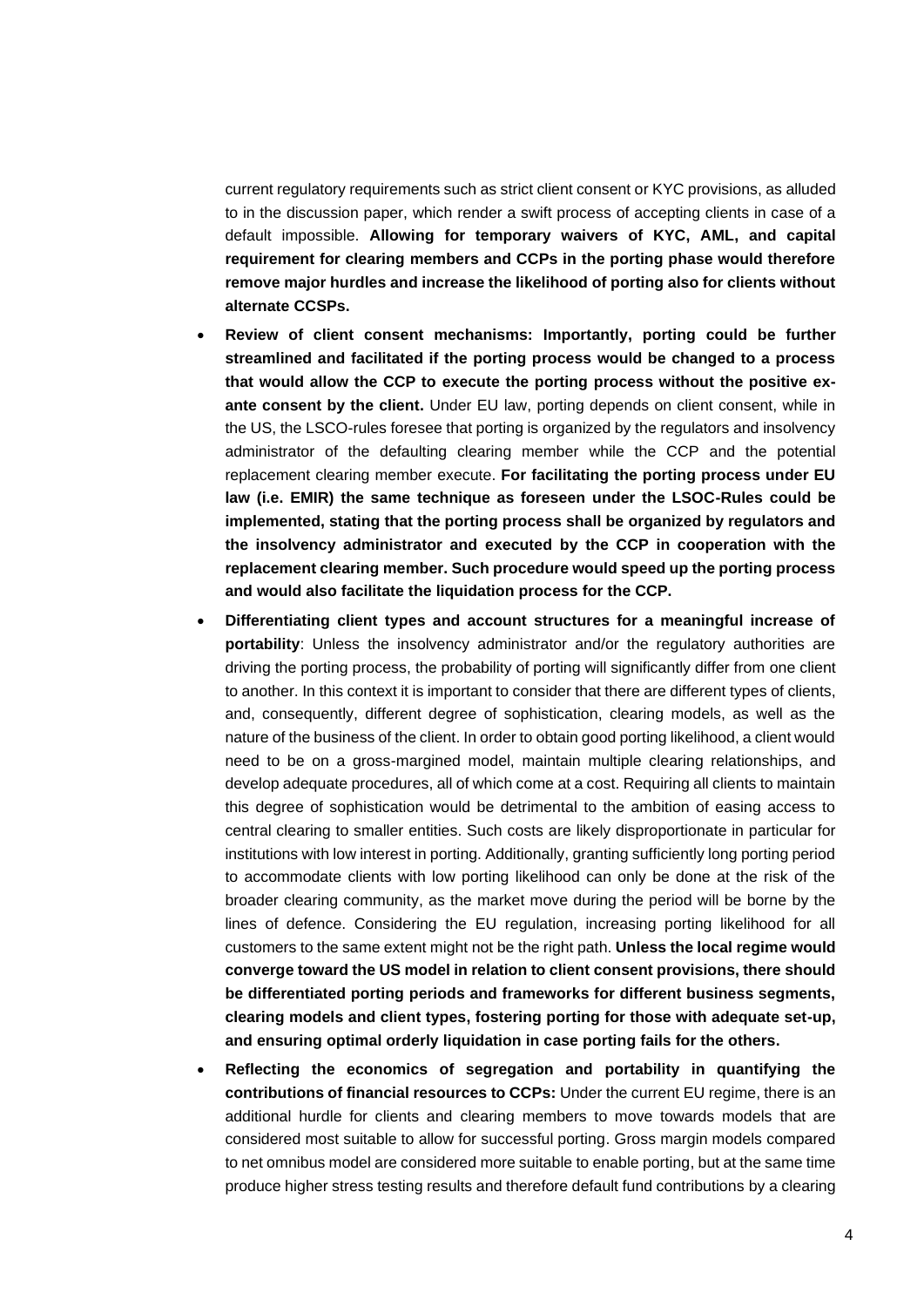member who evaluates between offering these two different types of client access. This additional hurdle should be addressed by reflecting the economics of segregation and porting when calculating stress exposures and default fund contributions. This could be achieved by allowing for stress testing to be amortized by a portability score representing porting likelihood. This would result in mitigating the default fund increase between a net omnibus and a gross-margined model, allowing clearing members to offer affordable solutions for smaller clients to access porting. Addressing the implications for default fund contributions combined with a temporary relief on capital, KYC, and AML-requirements for clearing members during porting (and several months thereafter) would remove one of the main hurdles that currently prevents clearing member adoption of more suitable models for client clearing.

Please refer to our comments to the questionnaire for further details.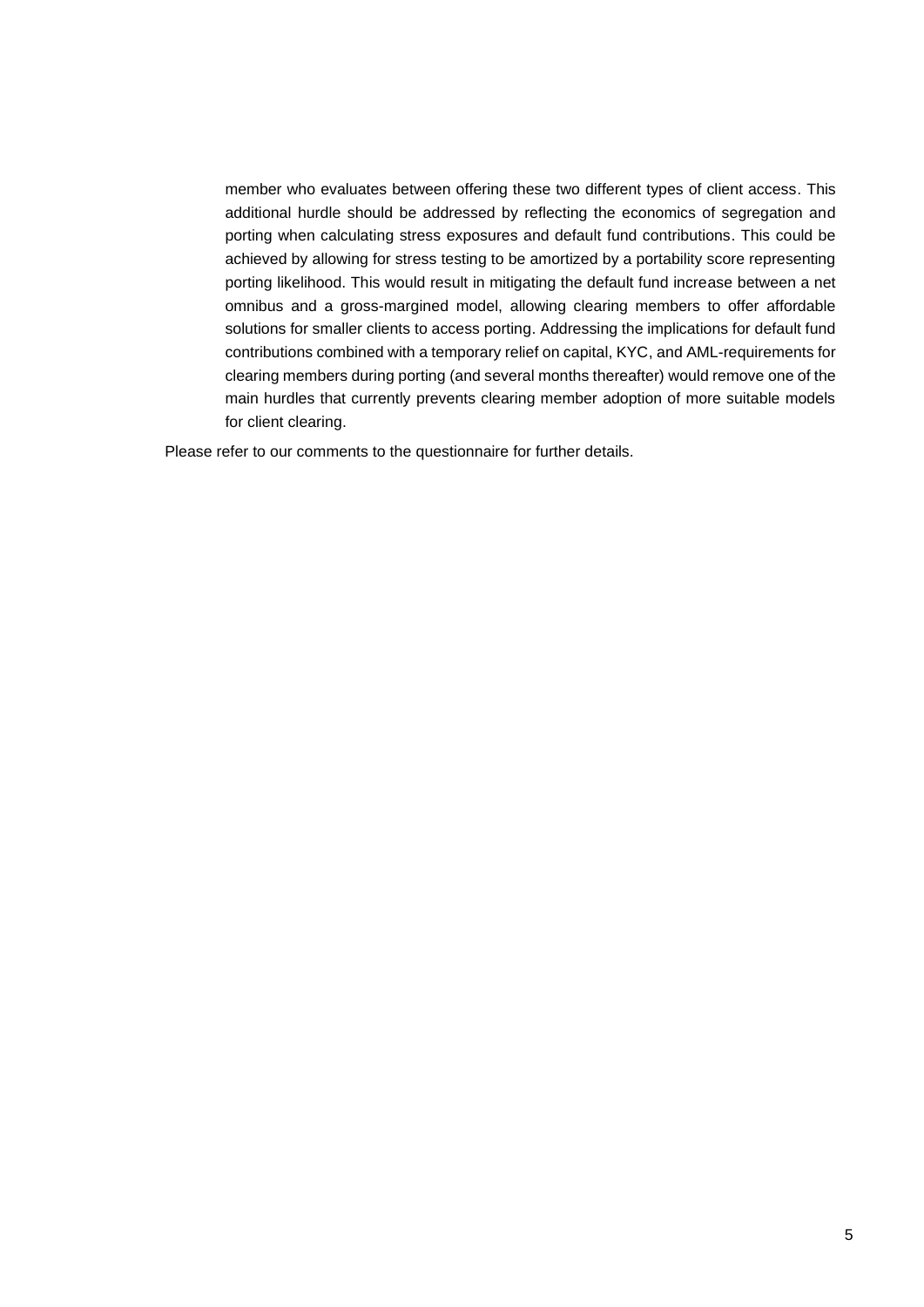# **B) Detailed comments to the questionnaire**

## **Access**

Design of direct and sponsored access models

1. Do you agree with the observation in the discussion paper that the direct and sponsored access models are designed for and generally used more by larger and/or more sophisticated clients?

Direct and sponsored access models are at an embryonic stage in terms of development, implementation and market adoption. They are designed to address specific risk management and resource management (capital, funding and liquidity, and economic returns) challenges faced by general clearing members, in respect of traditional client clearing. The fact that the target audience for these models are larger and/or more sophisticated clients is a natural consequence of the risk management and resource management objectives of clearing members. The models also provide substantial benefits for those clients that choose to adopt them, in particular, counterparty risk reduction, increased margin collateral choice, improved asset protection and access to enhanced cash and collateral management services (repo).

While the models have not primarily been developed specifically to address broader public policy issues (i.e. access to clearing, concentration risks etc.), the adoption of these models will reduce the cost of capital for the provision of clearing services which, subsequently, may lead to more banks offering clearing services and thereby reduce clearing broker concentration.

Nevertheless, the question remains if banks are capital constraint respectively offering traditional client clearing is economically not very attractive, why a broader adoption of such models is not materializing despite the proven economic and capital benefits.

2. Could there be any other solutions that would facilitate access, either through greater use of such access models by small and medium-sized clients, or through some other solution?

Eurex Clearing would like to clarify that sponsored access models are available as well for small-to-medium sized clients, and offer a promising new avenue to support clearing accessibility. Referring to our answer to the previous question, large clients with significant directional exposures are potentially more concerned of counterparty credit, porting, asset protection than smaller players, therefore it appears natural that large or more sophisticated market participants are first adopters. While Eurex Clearing welcomes discussion and debate on clearing accessibility, policymakers should be cautious in advocating broader access to clearing if it is to the detriment of the economic viability and operational resiliency of central counterparties and their clearing members / sponsors.

Notwithstanding the above, there is much more scope for innovation in how to optimize credit, market, operational, legal and funding / liquidity risk management constraints that impede innovation in the development of new models for central clearing. As an example, direct access and sponsored access models could be further enhanced and the utility improved if third parties are able to directly cover the day-to-day funding of margin requirements of direct access participants, thereby reducing the liquidity, legal and operational burdens of meeting CCP margin requirements.

In 2019, the Federal Reserve Bank of Chicago released a working paper on direct access to clearing which covered many of the issues discussed in the IOSCO consultation paper. The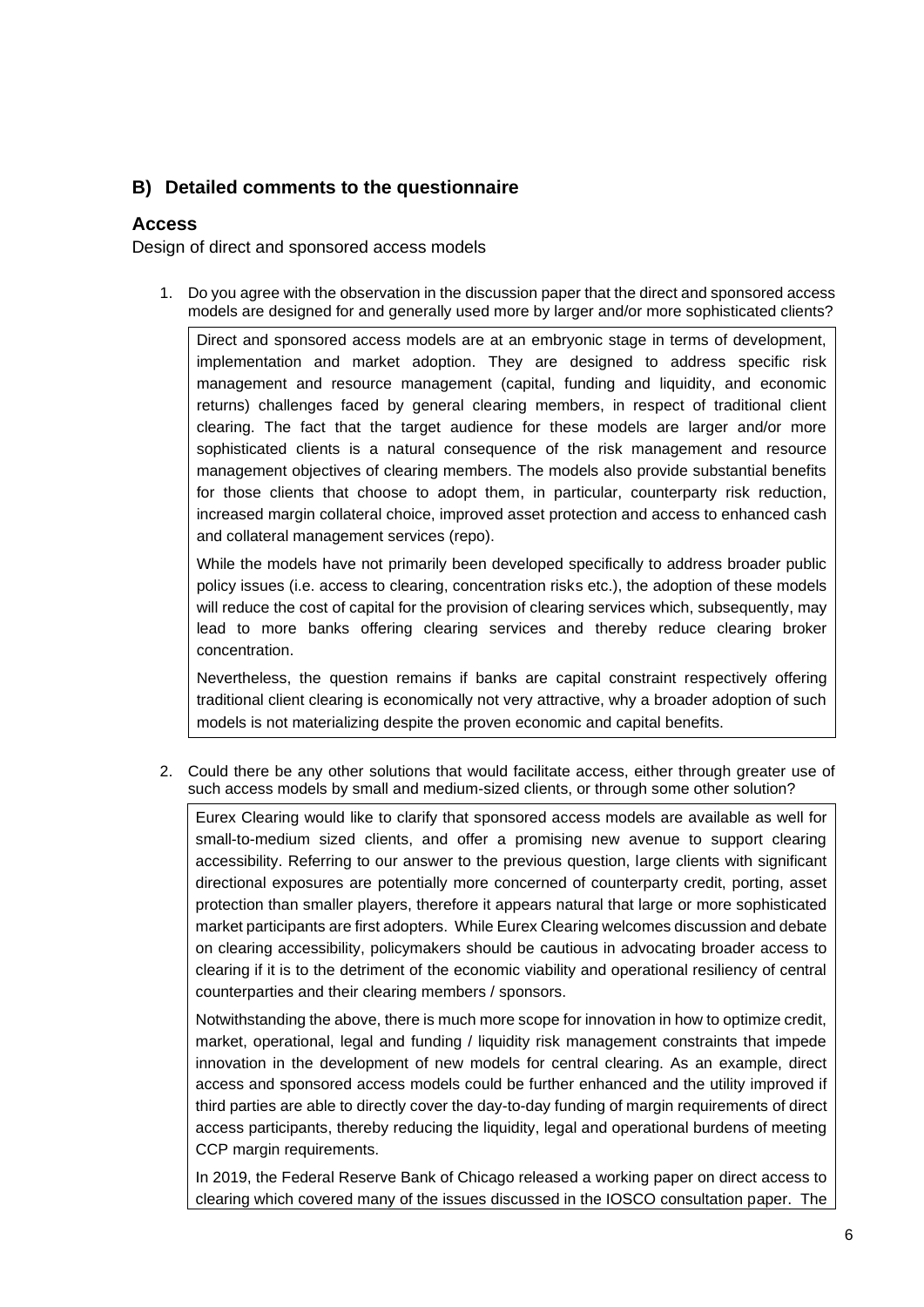paper proposed the idea that small and medium-sized clients should form a cooperative legal structure and use the economies of scale to overcome the constraints presented by traditional client clearing. While there would be some potential conflicts with current established standards for CCP membership criteria, the idea is worth investigating.

### **Barriers**

3. Do you agree with the findings in the discussion paper that direct and sponsored access models are used more for certain types of products (eg repos) than for others? Do you agree with the reasons described in the paper for why this is the case? Why/why not?

We do agree that direct access and sponsored access models are more used for repo products. This relates to our response to question 1, that these models have been designed to address specific risk management and resource constraints faced by clearing members.

As a product, repo is more constrained by the Leverage Ratio than Risk Weighted Assets. Under the Leverage Ratio, repos are highly capital intensive as the leverage exposure is based on accounting standards which treat these transactions on a gross basis. Balance sheet netting is only permitted under very limited circumstances. CCPs are uniquely placed to enhance opportunities for balance sheet netting, and direct/sponsored clearing models can reduce the leverage exposure for matched book repo portfolios to de-minimis levels.

While repo has been the most successful use case for direct access and sponsored access clearing models, these models also offer significant benefits for other asset classes such as over-the-counter derivatives and exchange-traded derivatives. We envisage substantial benefits for clearing members and clients from extension to these asset classes. A combination of market funding and liquidity constraints, operational inefficiencies, the implementation of uncleared margin rules and the final Basel III accords will improve the business case for extending direct access and sponsored access to over-the-counter derivatives and exchange-traded derivatives.

We reiterate that direct access and sponsored access clearing models are not specifically targeted to the public policy objectives of improving access for small and medium-sized clients.

Challenges related to direct and sponsored access models

4. Do you agree that direct and sponsored access models have the potential to diversify the risk profile of the direct clearing participant basis of a CCP by introducing new types of direct participants? Why/why not?

The decline in the number of general clearing members of CCPs willing to offer client clearing services can be attributed to a number of factors, including: i) general industry consolidation; ii) post-crisis regulatory reform which demand higher capital and liquidity requirements and associated returns from these activities; and iii) more recently, failed risk management at prime brokers, leading to higher level strategic changes. The decline in the number of general clearing members of CCPs has led to broader discussions about the systemic risk impacts of clearing member concentrations and economics of access to clearing by clients.

The attraction of direct access models to date has been driven by the risk management and operational benefits to the client, and economic benefits to the general clearing member that continues to act as a clearing agent for the client. Notwithstanding, direct access models can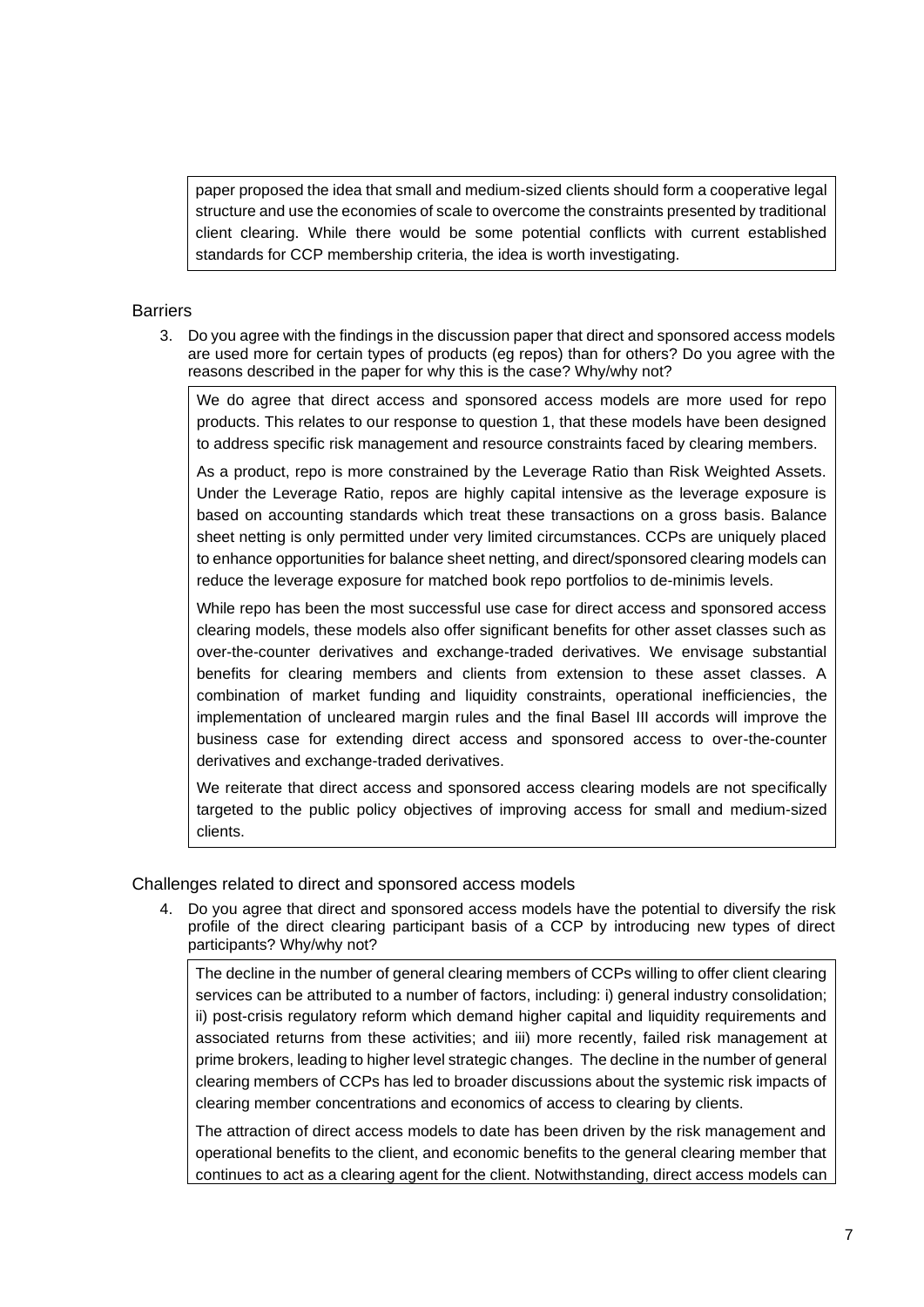diversify and substantially improve the risk profile of the CCP, and the current models are an important first step in achieving these goals.

In the current direct access and sponsored access models, there are limitations to how much improvement in the risk profile can be realized given that general clearing members still carry the financial and operational requirements of the default management process (e.g. bidding obligations in the auctions) and default fund contributions associated with direct access participants. In the future, these models may evolve to direct and sponsored members carrying more of these responsibilities, almost to the point of full direct membership. We therefore believe that a broader adoption of full direct membership could result in further improvements. In this regard, the barriers (e.g. statutory or regulatory restrictions on losssharing arrangements etc.) to clients taking on more of those obligations should be reviewed for potential solutions.

In this context, we would also like to point out that economic incentives may also help move to more direct participation in central clearing. CRE 54.14 - 54.17 of the Basel consolidated framework offers preferential risk weights to cleared transactions of banks who are clients of clearing members of a qualifying CCP, subject to a range of conditions commonly referred to as the "look-through criteria." It should be noted that this preferential treatment may indirectly disincentivize banks (clearing as clients) to adopt direct access models, and may need to be revisited depending on the prevailing policy objectives.

Direct access can potentially result in an increase in available resources at the CCP level as previously uncleared products are moved to the CCP which supports a client's liquidity management (e.g. repo) or as Direct Access clients move from Omnibus to an ISA segregation.

5. Do you think that CCPs have introduced sufficient safeguards to prevent risk transmission from direct participants using direct and sponsored access models? Why/why not? If not, what additional safeguards do you think are necessary?

For Eurex Clearing, we have introduced specific safeguards when developing our access models ISA Direct and ISA Direct Indemnified. Both access models (including the safeguards) have been discussed with Eurex Clearing's clearing community and were accepted as being sufficient. Fundamentally, the risks generated by direct access are identical to those arising from a standard clearing membership.

Therefore, Eurex Clearing developed its access models with the same high risk management standard as for other clearing members. In particular, the same risk management requirements applicable to Clearing Members are equally applicable to the ISA Direct Clearing Member and ISA Direct Indemnified Clearing Member. The calculation of the applicable margin requirement and contribution requirement (reg. Eurex Clearing's Default Fund) follow the same rules and methodologies. Important to note is the involvement of the clearing agent acting as the sponsor of the relevant client/direct access member:

- Firstly, the clearing agent takes over the obligation to provide the contributions to the Default Fund for the client.
- Secondly, the clearing agent takes over the obligation to participate in the default management process.
- Thirdly, the clearing agent ensures in the majority of cases also the daily settlement of payment and delivery obligations on behalf of the sponsored client.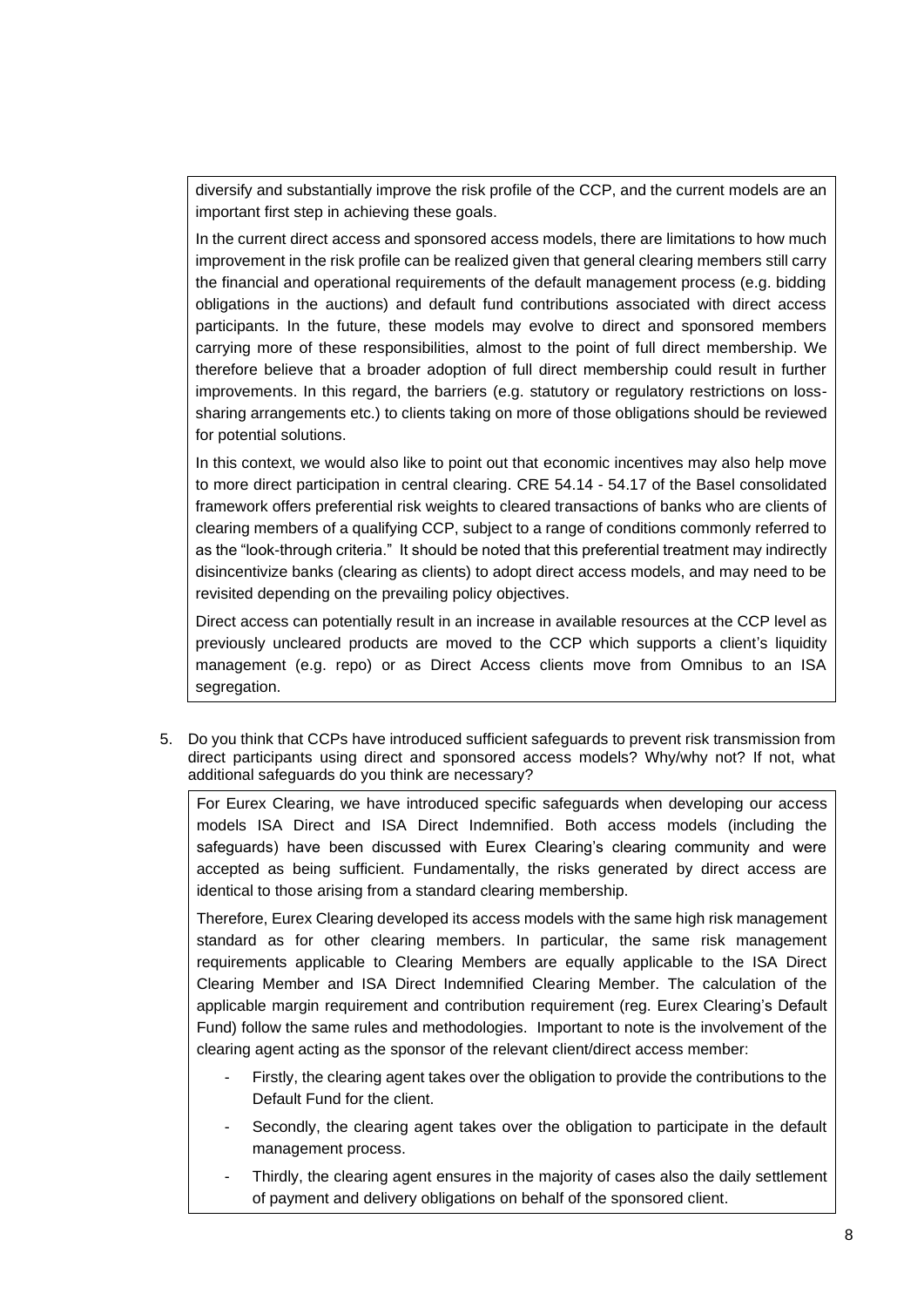In addition, Eurex Clearing implemented further safeguards for the clearing community with respect to any potential risks arising from its direct and sponsored access models catering for the default of a direct access member, providing a further protection of the contributions of the non-defaulting clearing members:

- Under ISA Direct, the assessment calls (additional default fund contributions) are also provided by the clearing agent.
- Under ISA Direct Indemnified, the assessment calls are replaced by an unlimited guarantee by the clearing agent. Such guarantee is enforced by Eurex Clearing immediately after the pre-funded contribution to the default fund are completely realized.

Furthermore, the onboarding process, resources and credit assessment were aligned so that in practice there is no different treatment of clearing members and clients; treatment during assessment calls differs as alluded to in the paper and outlined above.

For entities with higher credit risk, we are enforcing a full indemnity/guarantee by the sponsor to mitigate any potential risk (in relation to ISA Direct Indemnified).

6. Do you think that sponsors are properly incentivised to closely monitor the activity of their sponsored participants (ie the direct participants)? Why/why not? If not, how do you think sponsors could be properly incentivised?

Yes, and we believe that there is a responsibility shared between the client, the clearing agent and the CCP, and incentives across the three must be balanced. The clearing agent has a natural business incentive to fulfill its obligation toward its client, which is reinforced by the obligation to provide the contribution to the default fund for the client, as well as the additional assessment calls / payment obligations under the guarantee to be made by the clearing agent in case of the default of the client.

Further, Eurex Clearing's experience with development of sponsored access models in collaboration with a community of current and potential sponsors indicates that sponsors have no desire to relax the stringent risk management standards for limits and monitoring that they would otherwise apply to bilateral OTC trading and/or client clearing for these same clients. During the development of sponsored access models, the community of sponsors have requested in-depth reviews of process flows and have requested numerous changes and additional controls to facilitate robust risk management of exposures to participants. Sponsors go through rigorous new product approval processes within their organization to ensures that all the required controls are available, and effective enough to reduce residual risks to de-minimis levels.

7. Do you think that the number of sponsors is limited? Are you concerned about sponsor concentration risk? If so, is this because it is difficult to find a sponsor? Are there any other reasons?

Direct and sponsored access models are at an embryonic stage in terms of development, implementation and market adoption. The number of agents and sponsors available is reflective of the stage of market development rather than the nature of the clearing models per se. Accordingly, we have no concerns about sponsor concentration risk over and above the general industry concerns of clearing member concentration risks.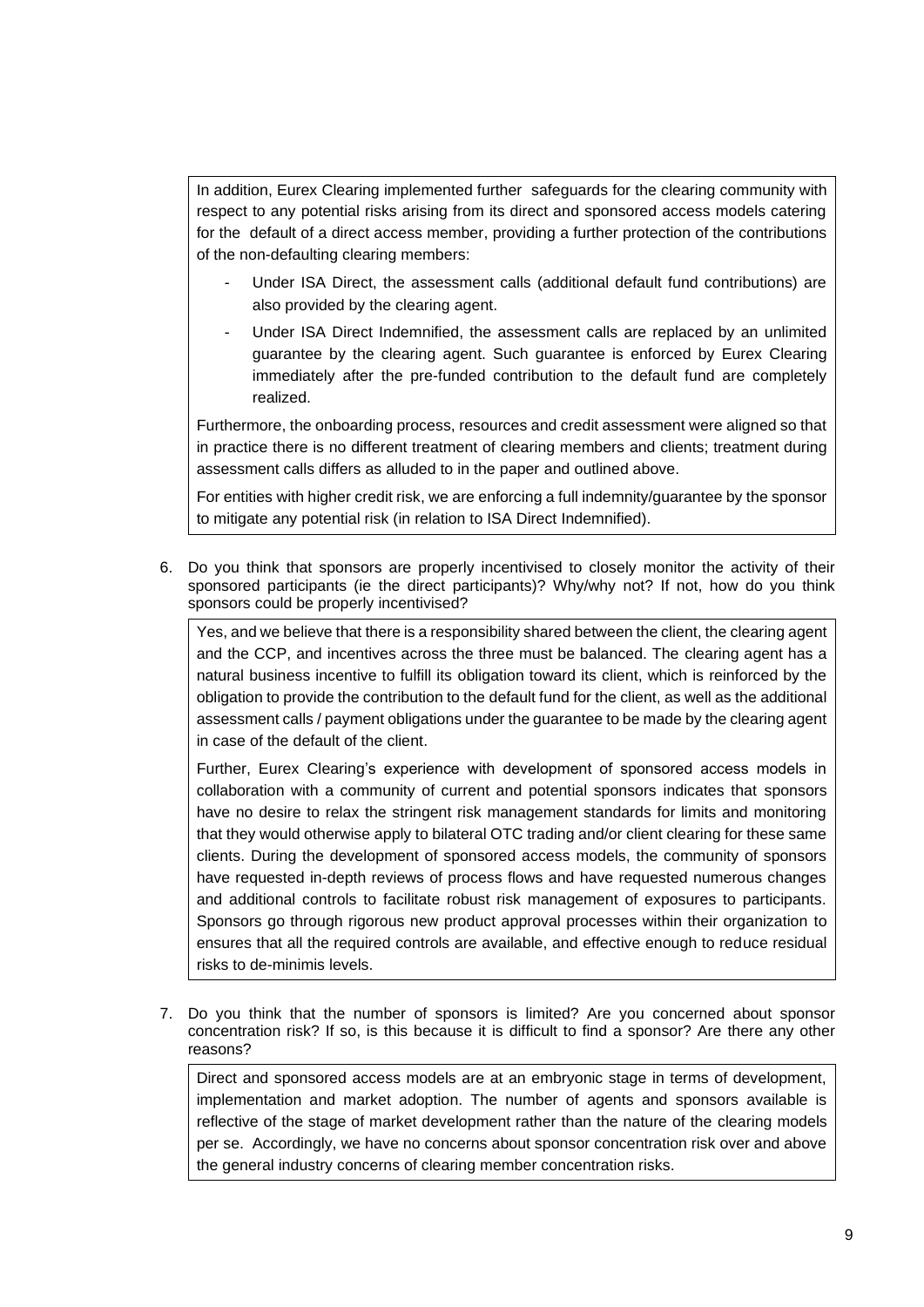The challenges around the adoption of direct and sponsored access models have more to do with the prevailing market structure around client clearing and the economic incentives to switch, rather than the availability of agents and sponsors. An example is the existing exemption from the clearing mandate for European pension funds. Pension funds are the archetypal direct access clearing participant, given: i) their directional portfolios, ii) demands for operational and process efficiencies, iii) limited appetite for direct exposure to general clearing members, and iv) desire for efficient porting capability in the event of a clearing member default. We expect to see more uptake of direct access clearing from Pension Funds in Europe upon expiry of the exemption from the clearing mandate. Given the competitive landscape for clearing there should be no shortage of clearing agents willing to cover those Pension Funds.

In respect of sponsors for sponsored clearing models (as opposed to agents who are not required to provide indemnities to the CCP in the event of the default of the sponsored member), sponsored clearing models are typically targeted to more leveraged clients such as Hedge Funds. As such clients are highly prized for their profitability, and given the competitive landscape for clearing, there should similarly be no shortage of general clearing members willing to sponsor them.

8. Do you think that CCP rules adequately address the issue of sponsor default? If so, what are the CCP rules that adequately address this issue? If not, what kind of CCP rules are required to address this issue?

Following a Sponsor default, the client has three options:

- i. Upgrade to a standard clearing membership: usually difficult as many direct access members have legal impediments to provide default fund,
- ii. Find a replacement sponsor: in case the client was providing variation margins itself, the connectivity can be maintained for very long, allowing for very good chances of porting. However, if the sponsor was providing the payments, porting might be more challenging, in particular due to the limited number of potential agents. When the model matures, this risk will mitigate itself by increasing the number of alternatives.
- iii. Liquidation: following the same liquidation process as any client or clearing member.

In summary, a sponsor default is managed adequately, as it is, in a worse-case scenario, equivalent to the default of a Clearing Member.

#### **Testing**

9. Have you participated in default management exercises that test direct and sponsored access models?

Yes, Eurex Clearing has run a fire drill before the implementation of the ISA Direct Indemnified model with focus on the default of the indemnified clearing member. In addition, Eurex Clearing conducts regularly porting simulations. In 2021, the porting of an ISA Direct clearing member was tested.

10. Without providing identifying information, what has worked well in such exercises? What has not? Do you have recommendations as to what could be improved for such exercises?

The liquidation went well, all invited members participated. The exercise proved the robustness of the Default Management Process and raised awareness on the indemnifying topic on member's trading desk level. The porting exercise raised awareness of challenges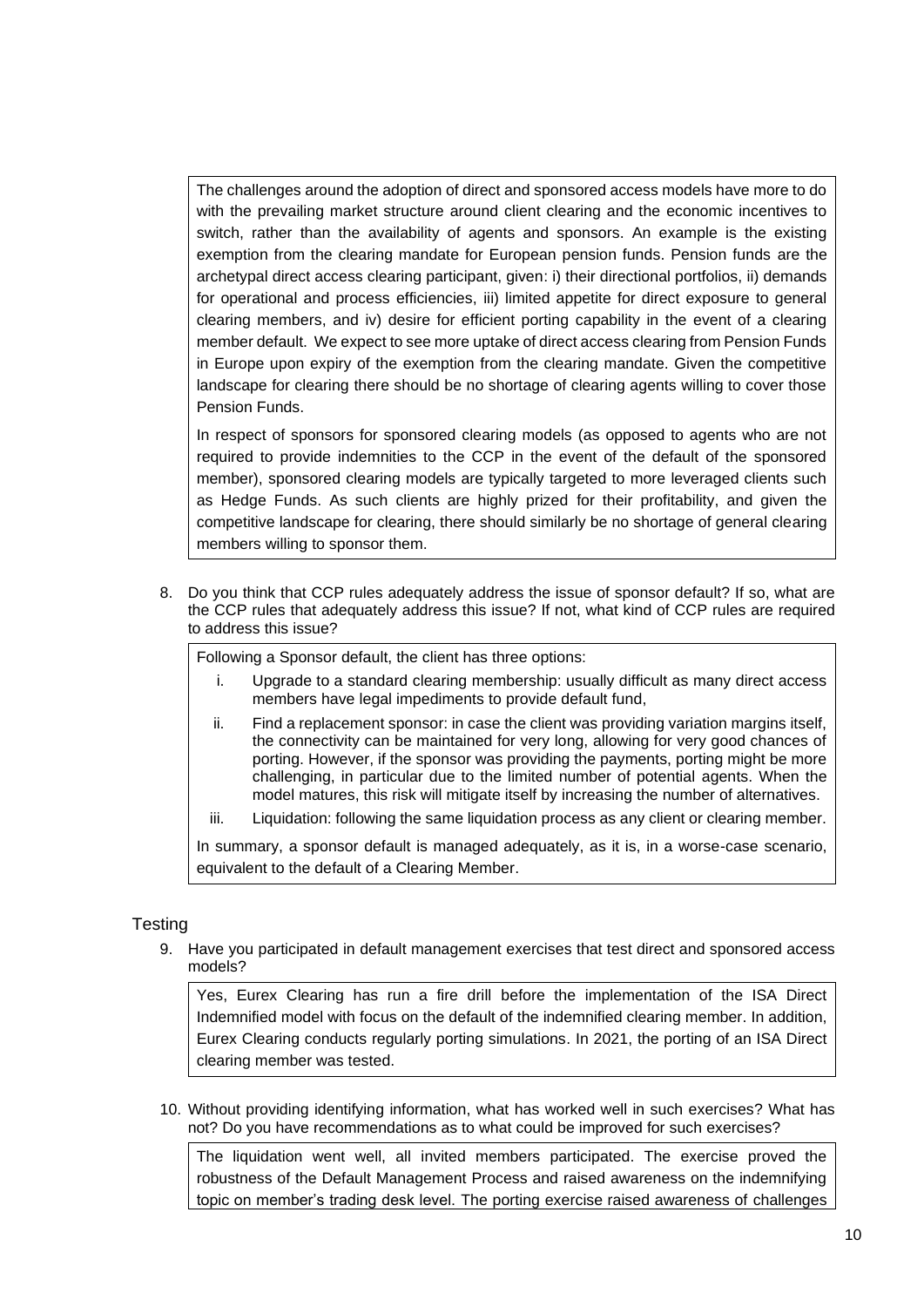in regards of porting client positions under different access models. In this context, please also refer to our answers to questions 28 and 31 regarding the possibility to include porting exercises within the EMIR fire drill framework.

#### Additional considerations

11. Please describe any additional factors that may be impacting the activity and uptake of direct and sponsored models that are not considered in this paper.

From Eurex Clearing's perspective, the use of access models could be improved by considering the following points:

- 1) Improved understanding by market participants of legal requirements, the set-up and operational processes.
- 2) European insurance regulators have taken welcomed steps to ensure that the Solvency II treatment for client clearing, where insurers are clients, is in line with and no worse off than the treatment of banks as clients in bank capital regulation. However, insurance regulators did not envisage the situation of insurers becoming direct members of a CCP through direct access models, and accordingly there is a gap in the regulation. We have instances of insurance firms not willing to pursue direct access clearing models because of the regulatory omission, leading to the perverse situation that the insurance firm is economically better off under traditional client clearing compared with direct access models.
- 3) Enhanced understanding of differences in regulatory requirements within and between jurisdictions; there are entities, such as some fund managers (UCITS, AIFMs), which are highly regulated through distinctive legal frameworks in the EU.
- 4) Onboarding process to access models CCPs cannot rely on the existing regulatory standards for these entities but need to apply multiple onboarding requirements, e.g. whilst regulated fund types, e.g. UCITS already provide extensive KYC documentation to their depositaries on a mandatory basis, CCPs cannot lean on this documentation to reduce the on-boarding burden for its clients.
- 5) Some market participants have raised questions on whether the Leverage Ratio treatment of unfunded contributions to the default fund has been adequately addressed in capital regulation in a way that is in line public policy objectives to promote central clearing. As unfunded contributions are a contingent liability, albeit highly remote, there is an interpretation that may fall under off-balance items, which then raises the question as to what credit conversion factor (CCF) should be applied. In relation to RWAs, the European regulation is clear that zero RWAs should be held for unfunded contributions. If policymakers wish to remove any unreasonable barriers to the adoption of direct access models, the Leverage Ratio treatment should be equally explicit that unfunded contributions should not contribute to exposure under the measure. This is particularly important in light of the impending Basel III finalization regulation which raises the minimum CCF applicable for off-balance sheet items from 0% to 10%. Our modelling shows that any capital charges for unfunded contributions under the Leverage Ratio can materially impact the economics of direct access models, and the business case for adoption.

Please also refer to our answer to question 4 regarding further improvements that could be achieved by addressing the barriers for clients taking on more responsibilities from the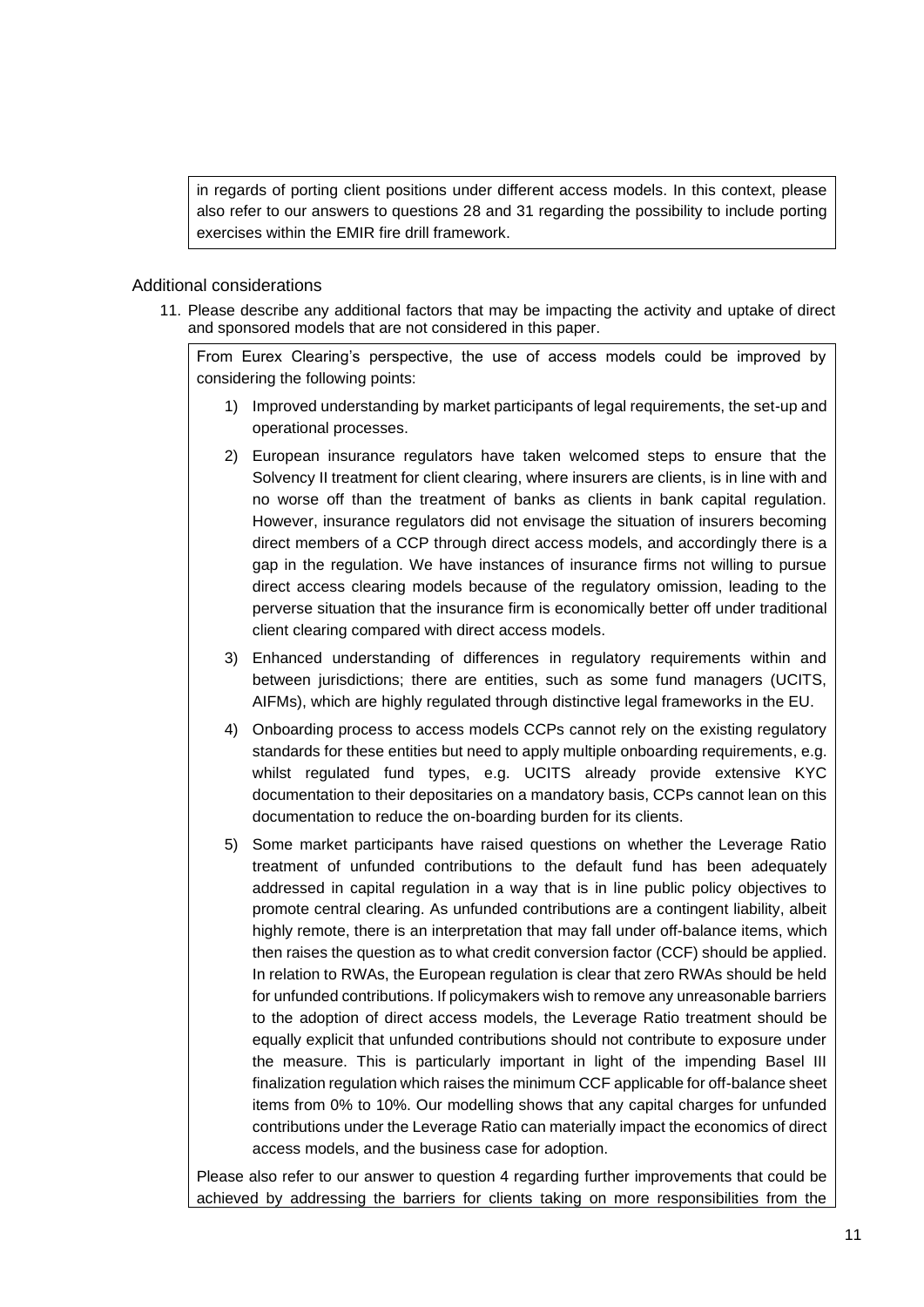clearing members in the default management process, and by assessing economic incentives in relation to preferential treatments under the Basel framework.

12. Please provide any additional comments with regards to the impact that direct and sponsored access models have on access to client clearing.

Eurex Clearing has invested heavily in direct and sponsored access as we expect them to have a positive impact on the clearing landscape because they provide an alternative to traditional client clearing with mutual economic, risk management and operational benefits for agents, sponsors and participants as well as for Eurex Clearing. Eurex Clearing expects direct access and sponsored access clearing models to co-exist alongside traditional client clearing, and the rate of adoption will depend on individual asset classes and/or the evolution of the models. Direct and sponsored access models create capacity and free-up resources of general clearing members, which can only be beneficial for the public policy objectives of improving access to clearing.

As mentioned in our response to question 4, we would also like to reflect the clients' economic dimension. CRE 54.14 - 54.17 of the Basel consolidated framework offers preferential risk weights to cleared transactions of banks who are clients of clearing members of a qualifying CCP, subject to a range of conditions commonly referred to as the "look-through criteria." It should be noted that this preferential treatment may indirectly disincentivize banks (clearing as clients) to adopt direct access models, and may need to be revisited depending on the prevailing policy objectives.

Any measures to incentivize transition from traditional client clearing to direct access models should be carefully evaluated to ensure that there are no unintended detrimental impacts to the profitability or the client portfolio risk profile of general clearing members offering traditional client clearing services. Migration of larger, profitable, lower risk clients to direct access models, while leaving smaller, less profitable higher risk clients on traditional client clearing may lead to more general clearing members exiting the client clearing business and may even lead to systemic risk issues.

13. Please provide additional comments with regard to access to client clearing more generally.

Eurex Clearing would like to reiterate the comments provided to the previous questions in relation to suggestions how access to client clearing could be improved and how greater use of access models could be incentivized.

Generally, we would also like to highlight again that the use of access models should be enabled to the extent possible depending on the risk profile of market participants. However, the demand for access models is a consequence of the risk and resource management of market participants, e.g. with regard to some less sophisticated or smaller clients capacities/resources to invest may be lower or there may be no use case – hence no demand – for them.

# **Porting**

#### Risks from not porting

14. Are there any additional risks or potential harm associated with not porting following a clearing participant default, which were not described in the discussion paper? If so, please describe such additional risks and/or harm.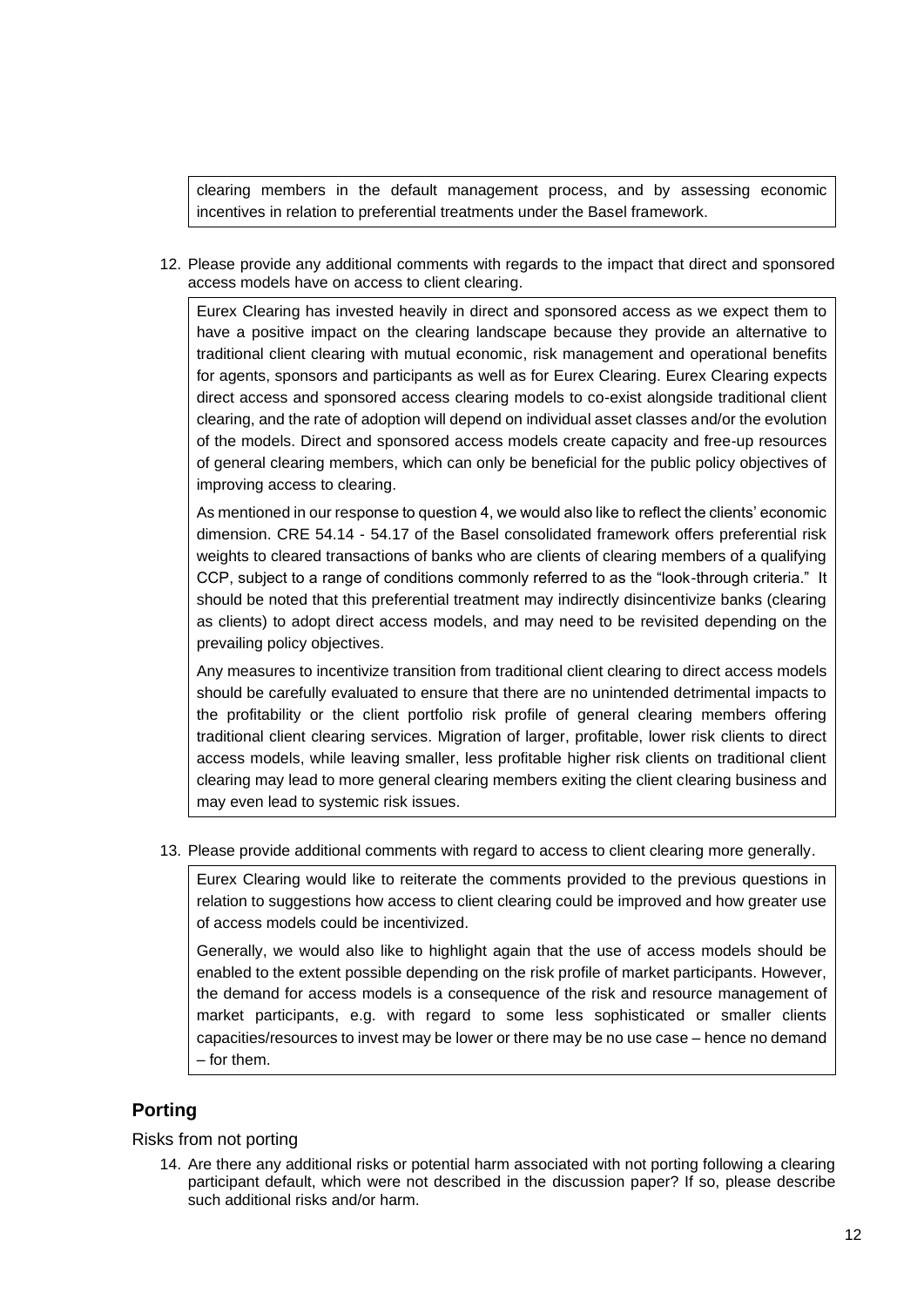Eurex Clearing agrees with the identified risks in the discussion paper. On the other hand, it may be worth noting that all of the above may be distressed by the waiting time added by porting, advocating for the possibility of acting swiftly when portability likelihood is close to null.

Please also refer to our answers to the next question in relation to capital, KYC- and AMLrequirements as well to question 21 regarding the implications of client consent.

15. Potentially effective practices. Do you agree with the two tools identified in the discussion paper as potentially successful porting practices? Are there any other tools that should be identified as potentially effective practices?

While Eurex Clearing generally agrees with the tools identified in the discussion paper, we would like to pick up the standard setters' finding that regulatory frameworks for porting differ across jurisdictions. Many of the tools or practices described in the discussion paper are therefore not applicable for Eurex Clearing operating under the EU regime (please also refer to our answers to questions 16 and 17 on the applicability of game plans and pre-emptive identification of back-up CCSPs). Strict client consent or KYC requirements for example currently prevent successful porting arrangements for market participants in a given timeframe. If authorities aim at ensuring that porting shall work for every client or at defining those market participants for which successful porting should be ensured, regulatory changes in some jurisdictions are necessary.

Regarding other tools that may qualify as effective practices regulators could consider allowing for the possibility to waive KYC and AML requirements in the porting phase for a defined period of time. As alluded to in the paper, KYC due diligence requirements may prevent swift processes to find back-up CCSPs. This is one of the reasons why CCSPs would only take on clients for porting in case of a default where they have already an established relationship with those clients. Moreover, a standing relationship with a client does not necessarily mean that the backup CCSP takes the additional business from the client in case of the original CCSP's default – this may rather depend on the back-up CCSP's risk appetite for new business at that point in time. In addition to KYC and AML waivers also capital requirement temporary waivers would definitely increase the porting likelihood especially for big directional books as this would ease the efforts on the replacement clearing members' side to take up new clients and/or new business from existing clients.

Further, it could be considered allowing for the possibility to waive the regulatory provision to enable porting for every client. Some clients could be economically better off through liquidation than through porting – in particular for many firms active in the ETD business, where positions are often kept for a short period of time only. Both from the perspective of the client interest, as well as from a perspective of market stability, the importance of fostering porting varies widely from one client to another. Similarly, investment and maintenance cost the client will be required to bear to ensure porting likelihood differs, depending on its current account set-up. We describe below two examples to highlight such differences, and the implications for the stakeholders.

On one hand, a large pension fund keeps its positions for a long period of time (sometimes decades), and usually is set up under an Individually Segregated Account with multiple clearing members, due to the large balance sheet impact of such positions and other regulatory and fiduciary requirements. In order to ensure high porting likelihood, such entity only needs to ensure sufficient risk buffer with its various clearing members and work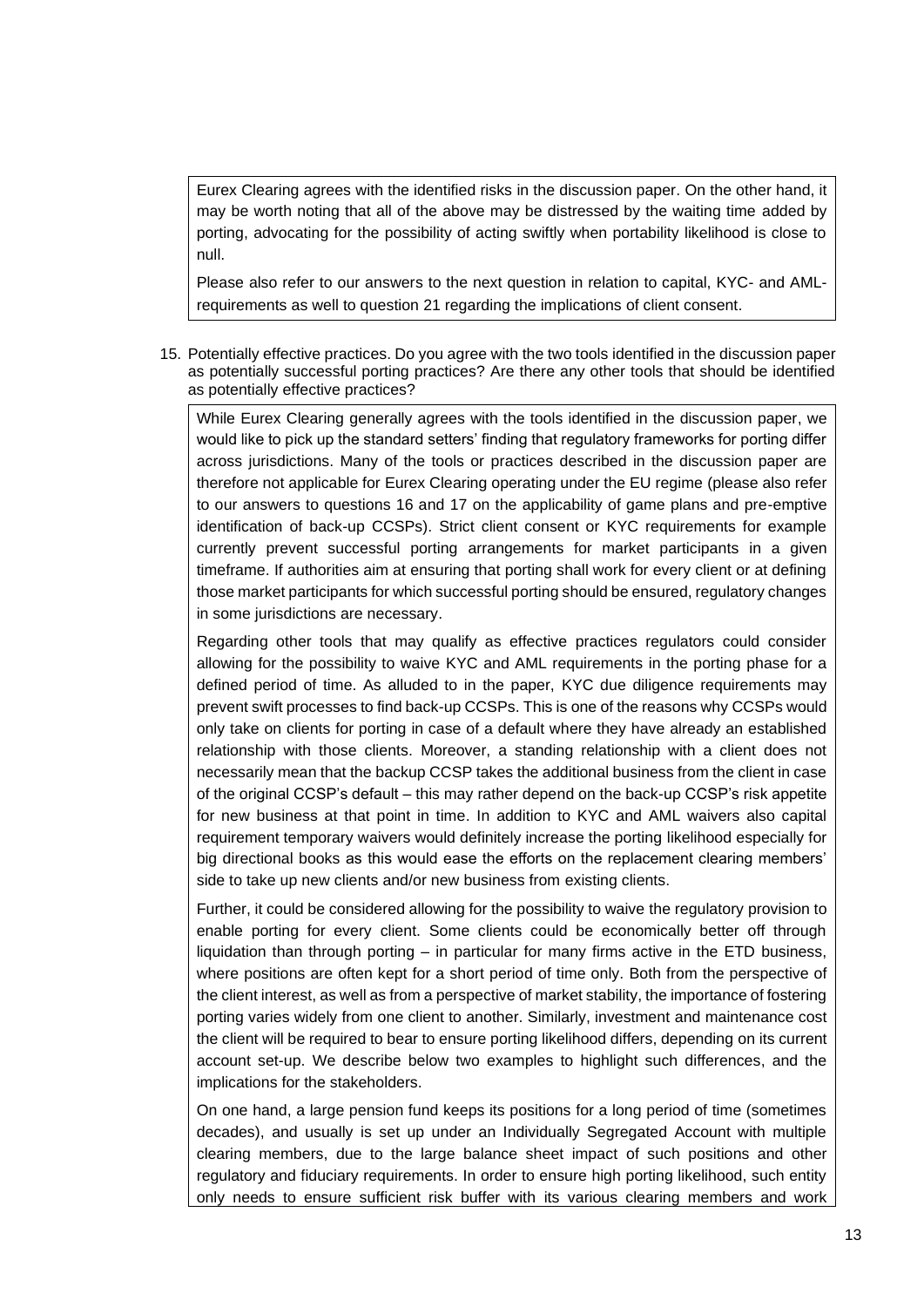adequate internal processes. While this does not come for free, it remains affordable. Comparatively, a failure to port would be dramatic for such pension funds, as it relies on its positions to provide their due income to our elderly. It goes without saying that the consequences for the real economy could be dramatic should the lost portfolio be sizeable. In such conditions, the CCP, and all other stakeholders, should strive toward supporting the best possible porting process.

On the other hand, a small speculative hedge fund, playing short term market move for profitability, will usually be under a net omnibus set-up with a single clearing member, in an attempt to limit its clearing costs. To ensure porting likelihood for such client, it would need to change its clearing model toward gross omnibus or individual segregation and maintain additional clearing relationships with empty accounts (at the back-up clearing members). Such upgrade would come at unreasonable costs for the client, due to gross margining, gross stress testing and maintenance of accounts to alternative CCSP(s). Arguably, such hedge fund may not be as relevant for the overall market stability and real economy on the short term. Finally, such client, should its clearing member still be alive, would have liquidated its positions itself in a market turmoil. Providing long porting period to such customer would come at a risk for the CCP, and would require proportional margin period of risk, leading to a further increased cost, with little to no added benefit, for either the customer, the CCP, or the public.

While there is a large spectrum of clients in between these two extremes, it becomes clear that, unless EU regulation would converge toward the US model significantly in relation to client consent provisions, there should be differentiated porting periods and frameworks for different business segments, clearing models and client types. One model should focus on improving porting likelihood to the largest extent, while the alternative should facilitate orderly and cost-efficient liquidation, minimizing the overarching systemic risk.

In addition, we would like to recommend reflecting the economics of segregation and portability for clients and clearing members when calculating stress exposures and default fund contributions. In the EU legal framework, models that are considered most suitable for porting (gross margin models) may produce higher stress testing results and therefore default fund contributions. Reducing the cost discrepancy between a "portable" client set-up and an "unportable" set-up (net omnibus models) is a necessity to foster porting on a large scale. This could be achieved by aligning the risk management standard to the risk effectively brought by the client to the system, i.e. including its portability into the models. At equal market risk, a client with high probability of porting is not burdening the market stability in the same way a client that will be certainly liquidated does. Regulation could, for instance, allow for stress testing to be amortized by a portability score representing porting likelihood. This would result in mitigating the default fund increase between a net omnibus and a grossmargined model, allowing clearing members to offer affordable solutions for smaller clients to access porting. Generally, the regulation should allow for porting probability to be accounted for in risk models, as porting is a critical component of the default management process.

Addressing the implications for default fund contributions combined with a temporary relief on capital, KYC and AML-requirements for clearing members during porting would remove one of the main hurdles that currently prevents clearing member adoption of more suitable models for client clearing.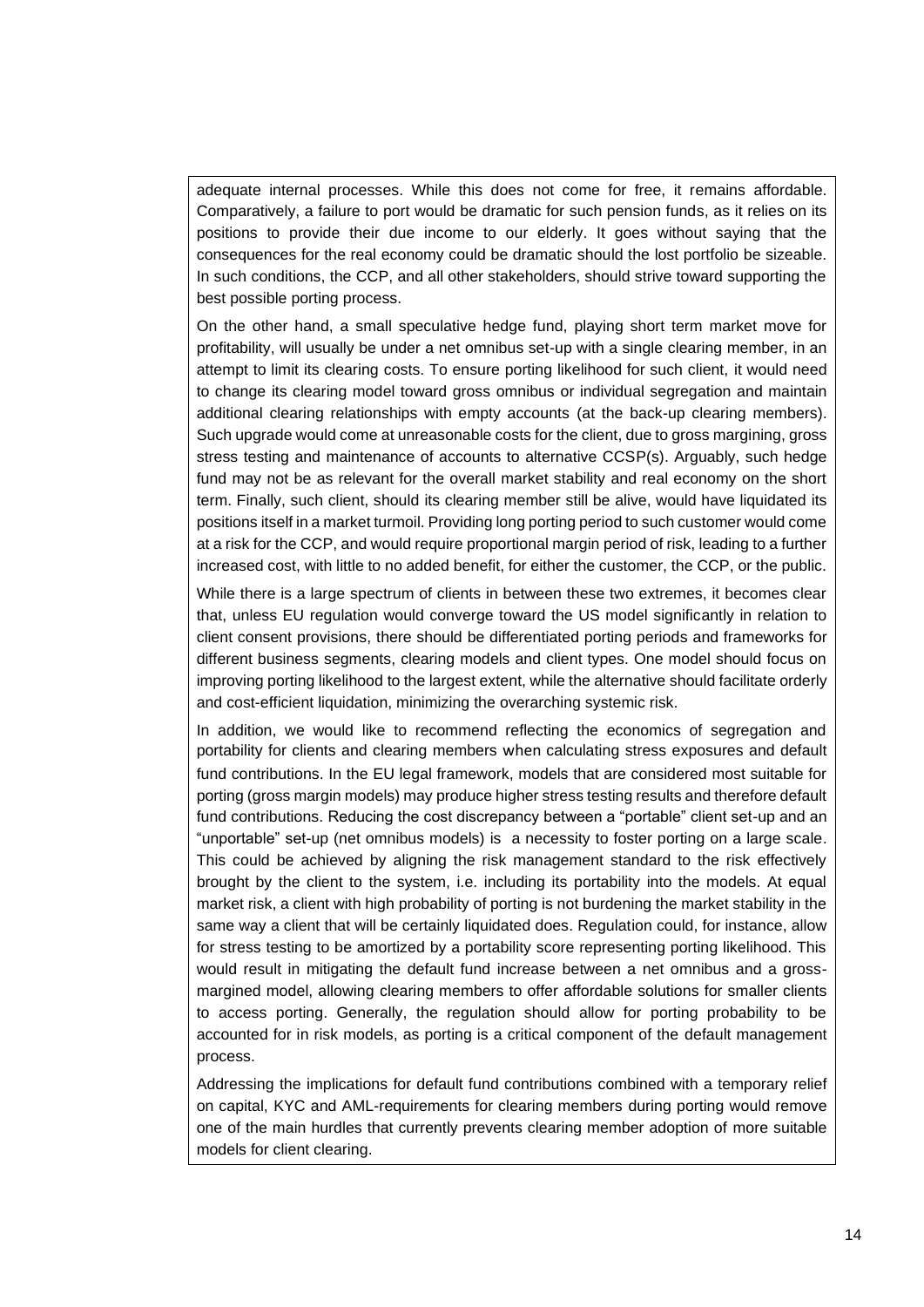16. What additional approaches do CCPs use to pre-emptively identify a backup CCSP? What incentives can be provided to assist the development of alternative/backup CCSP relationships? Are there any other considerations for alternate/backup CCSPs not set forth in the report?

Eurex Clearing offers clients the possibility to flag their back-up CCSPs, however, the majority of clients does not make use of this tool. The sophisticated or large market participants usually have already established relationships to multiple CCSPs due to Business-as-Usual or other reasons, and such established relationships to CCSPs can be used as back-up, while for smaller or less sophisticated market participants the cost-benefits ratio of investing in ensuring porting arrangements, including back-up CCSPs, as well as of the porting process itself may imply little demand.

Please also see our answers to questions 15 and 27 for potential solutions through temporary waivers of capital, KYC and AML requirements and review of client consent provisions.

17. Are there other considerations for having a game plan that were not described in the discussion paper?

For a "Game Plan" to have decent chances of success, the CCP would need to anticipate the decision of various stakeholders, in particular clearing members and clients. In a regulatory environment like the EU regime where client consent is explicitly required, such game plan has low chances of success and, thus, is currently not applicable for Eurex Clearing.

18. In addition to those outlined in the paper, what attributes of account structures facilitate or impede porting client accounts?

As per our answer to the next question, gross margined account structures make it easiest for porting to happen as positions and collateral can be easily determined. As identified in the paper, undisclosed net omnibus accounts paired with client consent represent the biggest hurdle for successful porting. The ability of directly fulfilling payments substantially influence portability as it allows for an extended decision period without increasing risk for the CCP and the rest of the clearing community.

19. Are some client accounts not suitable for porting?

As pointed out in our answers to the previous , Eurex Clearing would consider gross margined and individually segregated account structures most suitable for porting. However, net omnibus segregated accounts, where several clients have to consent on the same replacement CCSP, are particularly challenging to port. Moreover, the undisclosed nature of net omnibus accounts represents an extra hurdle for the alternate CCSP's onboarding. These difficulties can be overcome under a regime where the authorities are driving the porting exercise. Under such framework, client consent would be waved, removing the requirement of reaching an agreement between all clients, and authorities would have access to the list of clients on the account, which they could share the relevant stakeholders (e.g., potential replacement clearing member). Please refer to our answer to question 21 for further details.

In a regulatory framework where the responsibility lies with the client, segregation is a necessary condition to allow for a successful porting, but this condition is not sufficient. Net margined accounts are nearly guaranteed to fail porting, but not all gross-margined account have the same chances to succeed, as having alternative/back-up CCSPs as well as the degree of operational preparedness are also key components of a successful porting. Please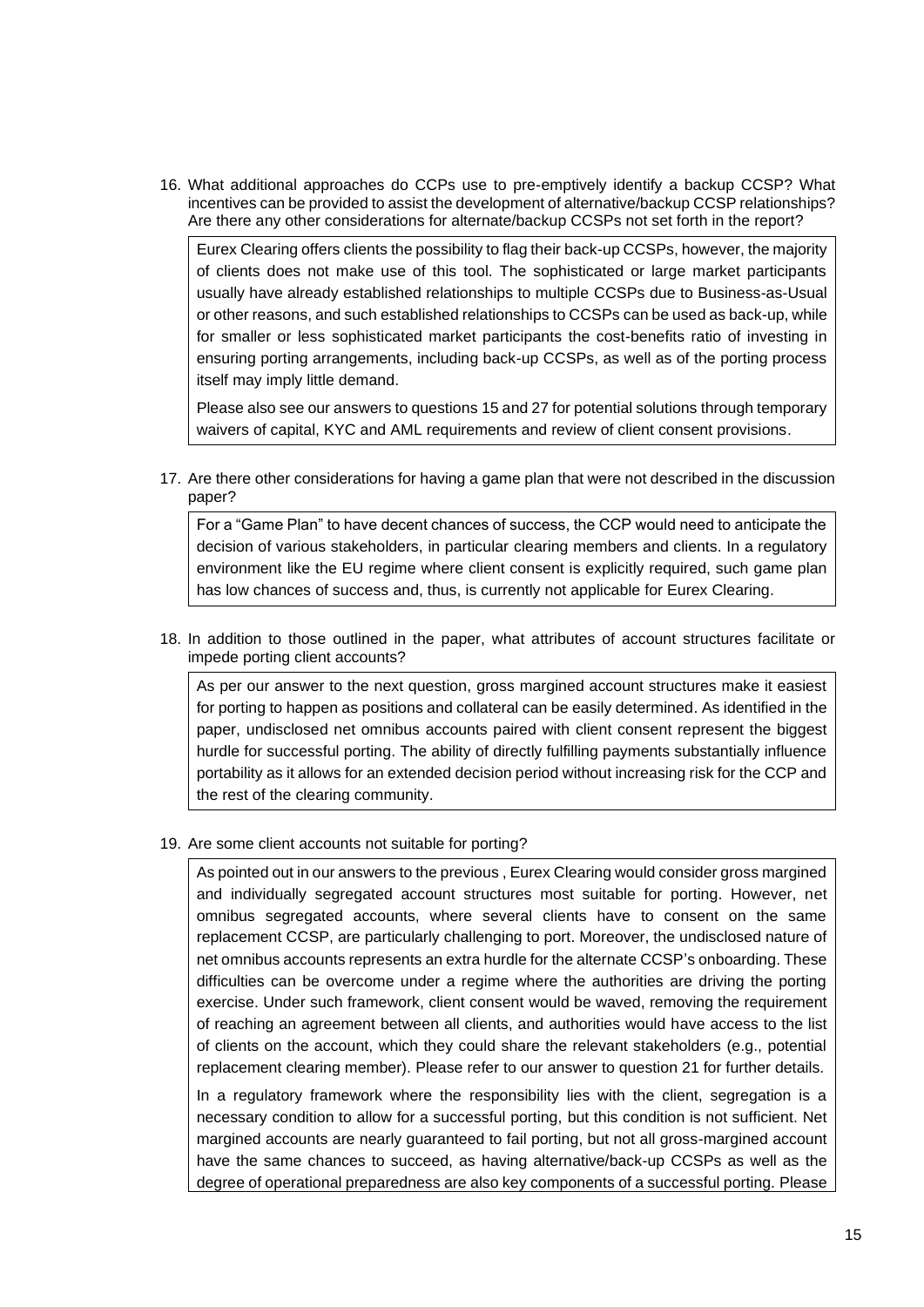refer to our answer in question 15 to see a detail explanation of the influence of models and client types on the porting chances.

Set-ups in which end users indirectly clear via an affiliate of the clearing member acting as disclosed client renders porting in-effective due to interdependencies between the disclosed client and the defaulted member.

Eurex Clearing is flexible to support several solutions, including elaborate position and collateral segregation as well as supporting the segregation for every clearing model.

ISA and GOSA models already increase the likelihood of porting compared to NOSA accounts. As explained under the access model section above, building on the ISA segregation, we offer clients direct access models to clear OTC IRS and repos (which could easily be expanded to cover ETD, if demand was arising), increasing safety and robustness through reduced concentration and improved portability. Clearing members using our ISA Direct and ISA Direct Indemnified models, when operationally set-up respectively, can have a longer porting period should its clearing agent default.

We would like to re-iterate, as mentioned in our answer to question 15, that client set-ups that enable porting are expensive for the end users, basically putting good behavior at a disadvantage. For an increased likelihood of porting on a large scale, the cost difference between these set-ups should be reduced.

20. Does holding excess collateral and the ability to make direct payments improve the probability that a client will be ported successfully or are there impediments to using this collateral?

Yes, holding excess collateral and direct payments helps for Individually Segregated Accounts to cover for any losses before finding a replacement CCSP and porting becomes necessary. This can buy time that is critical to the success of porting, as the CCP would only be comfortable with extending porting period when over-collateralization or recollateralization during the porting period guarantees the positions, avoiding to burden the clearing community with additional risks. Direct payments, however, may mostly work for more sophisticated clients having sufficient resources/capacities to invest in such arrangements. In any case, experience has shown that direct payments cannot be improvised on short notice once they are required. They should therefore be implemented in the beginning (or as a fallback) when a client establishes a relationship with a clearing member and tested regularly. In a nutshell, direct payment is an extremely useful tool to make porting possible, but it necessitates that technical and legal infrastructure are already in place prior to the default event for each affected client.. Legal set-up is easier to implement for direct access models than typical client clearing models, due to the existing relationship between the CCP and the porting entity.

21. What is your view of a client consent mechanism that could be used to facilitate porting, if permitted under applicable law?

From Eurex Clearing's perspective, this question is not the relevant question in this regard.

Under European law, porting is only foreseen as an option and depends on what the relevant client actually wants. Pursuant to the clearing models offered by Eurex Clearing, the relevant client needs to inform Eurex Clearing, whether it wants to be ported or closed out. Thus, the porting process is eventually initiated by the client.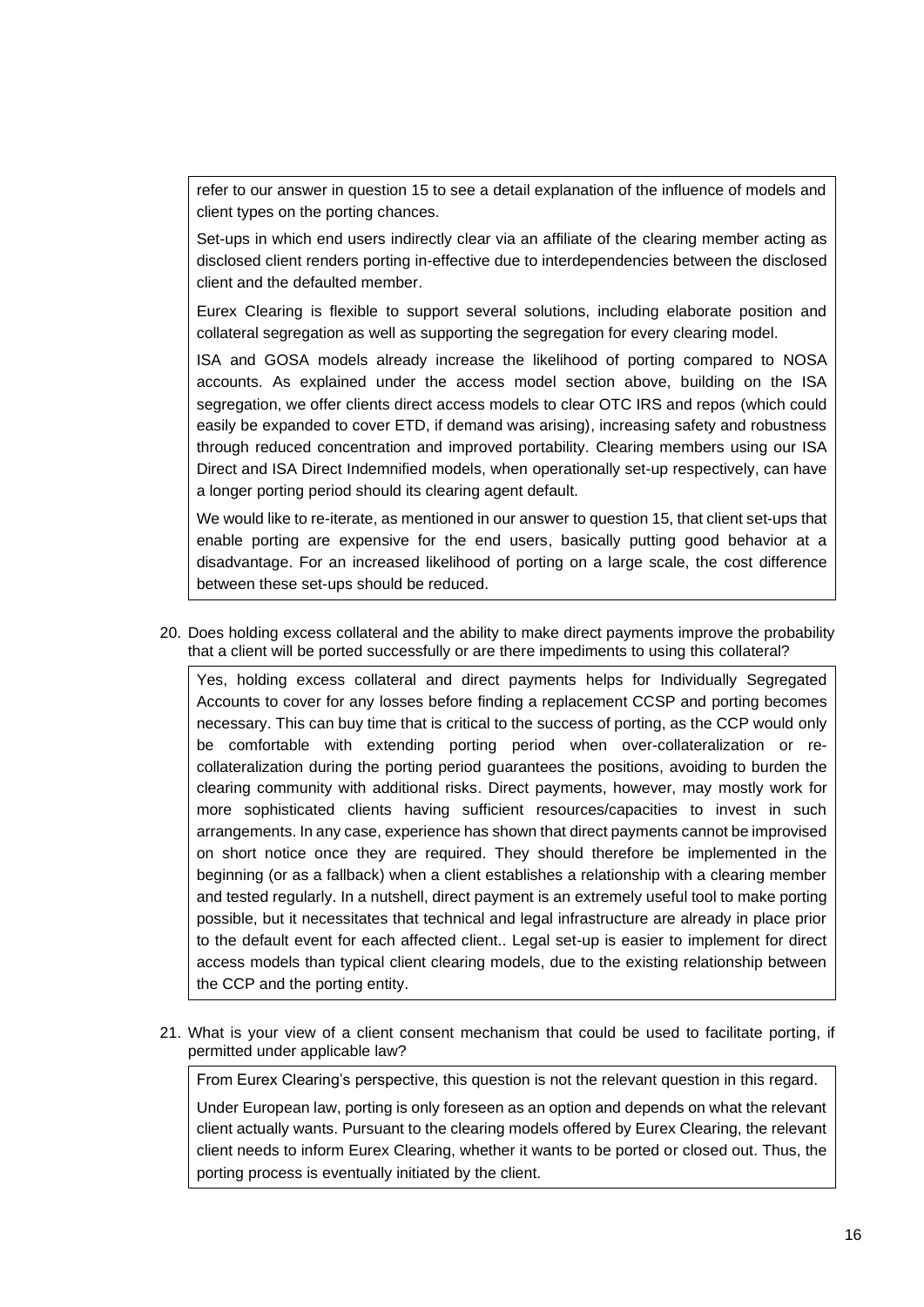Under US law, the LSOC-rules foresee that porting is organized by the regulators and the insolvency administrator of the defaulting clearing member and executed by the CCP in cooperation with the potential replacement clearing member.

Thus, a solution for facilitating the porting process could be implemented under EU law (i.e. EMIR) allowing for the same technique as foreseen under the LSOC-Rules. A rule could be implemented stating that the entire porting process shall be coordinated by the CCP in cooperation with the replacement clearing member. This would cover the transfer of the client-related transactions form the defaulted clearing member to the replacement clearing member without the involvement of the defaulting clearing member and the relevant clients. In addition, this would also include the establishment of a "statutory" client relationship between the replacement clearing member and the relevant client. If the client afterwards does not want to clear its transactions via the new clearing member, the client and such new clearing member can agree on a termination and settle the clearing relationship between themselves without the involvement of the CCP.

Such procedure would speed up the porting process and would also facilitate the liquidation process for the CCP. Additionally, the market pressure arising from the fact to enter into replacement transaction would be reduced for the CCP leading for more competitive prices for replacement transactions.

22. Are the potentially effective practices described in the discussion paper consistent with prior porting experiences?

No comment.

23. Are there any barriers to implementing potentially effective porting practices that are not described in the discussion paper?

There are ways to increase the likelihood of successfully porting clients and avoiding market impact following a CM default. As alluded to in our answers to the previous questions, Eurex Clearing would consider the following elements as relevant barriers impeding effective porting:

- One of the crucial factors is for clients as well as potential replacement CCSPs to be prepared, i.e. familiar with porting processes and requirements.
- Another factor is the cost for clients of maintaining multiple relationships to clearing members to ensure a back-up clearer for the porting phase as clearing members only tend to accept clients in case of a default to which they have already established a relationship (see our answer to question 16). This is closely linked to current regulatory requirements such as KYC due diligence provisions which render a swift process of accepting clients in case of a default impossible. Although CCPs may request that clients appoint back-up CCSPs and porting could be considered a straightforward process, in practice, some challenges remain. For example, as outlined in our answer to question 15, a standing relationship with a client does not necessarily mean that the backup CCSP takes the additional business from the client in case of the original CCSP's default – this may rather depend on the back-up CCSP's risk appetite for new business at that point in time. Further, the back-up CCSP could face financial or operational resource capacity limits preventing them from taking up (new) clients, or CCSPs could be reluctant to take on clients' accounts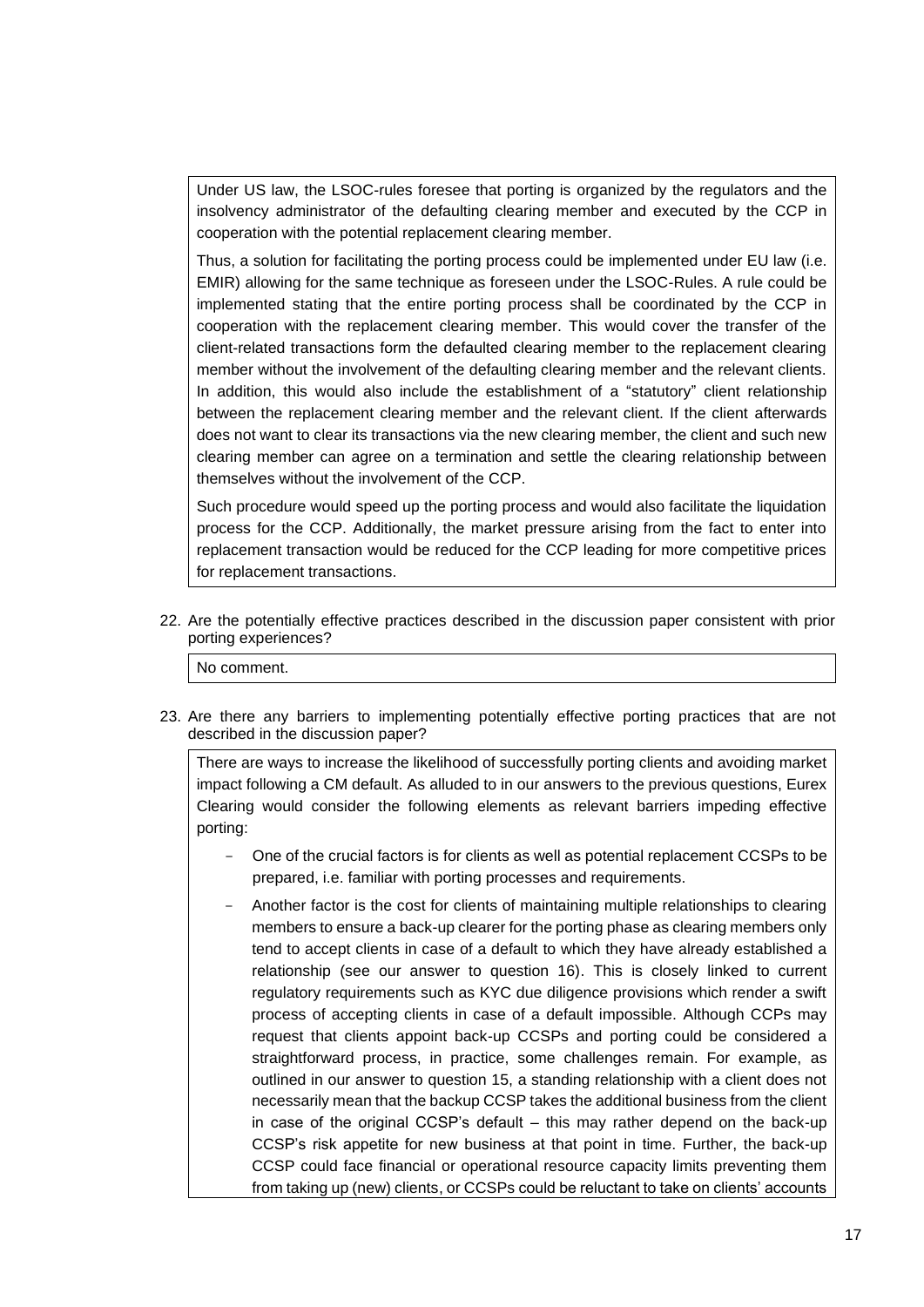where this could trigger additional capital requirements. In this context, in the current status the porting period would be barely enough for onboarding and operational procedures assuming that alternate CCSPs contracts would be already in place. Allowing for temporary waivers of KYC, AML, capital requirement for clearing members and CCPs would remove major hurdles and increase the likelihood of porting also for clients without alternate CCSPs (please refer to our answer to question 15).

- There are also challenges depending on the type of client account that needs to be ported (see questions 15 and 19). Unless regulatory requirements would allow authorities to coordinate the porting process, a solution to address those challenges could be to consider different porting conditions to different client types and account structures, fostering porting for those with adequate set-up, and ensuring optimal orderly liquidation in case porting fails for the others.
- Most importantly, as explained in our answer to question 21 and alluded to in the discussion paper, another possibility to facilitate porting could be to change the porting process to a process that is organized by regulators and the insolvency administrator of the defaulting clearing member and executed by the CCP in cooperation with the replacement clearing member. This would require a review of client consent provisions in some local regimes.

### Communication and coordination

24. Are there any additional communications by the CCP or the defaulting CCSP that may increase the probability of porting client accounts?

At Eurex Clearing, we ensure emergency communication with clearing members and clients in case of a defaulting CCSP and we publish relevant information for the public on our website.

Importantly, a certain level of transparency should be ensured about which steps are to be taken by CCPs, clients and clearing members in case of a CCSP default. A detailed description of the porting process and necessary requirements has always been available on Eurex Clearing's website. Clients and clearing members are invited to participate in porting exercises to test these procedures in case they want to be prepared.

As Eurex Clearing is also offering direct access models, we would also like to point out that we inform all members that there is a default taking place.

25. Are there additional actions CCPs can take following a clearing participant default to coordinate that are not set forth in the discussion paper? Are there any limitations on coordination that are not included in the paper?

Please refer to our answer to the previous question.

#### **Harmonisation**

26. Are there additional items CCPs can harmonise or standardise during business as usual that are not outlined in the discussion paper? Are there any factors that may impede harmonisation or standardisation that are not provided in the paper?

Harmonization of porting procedure can only be done within harmonized regulatory environment and Default Management Procedure (DMP). The porting process is integrated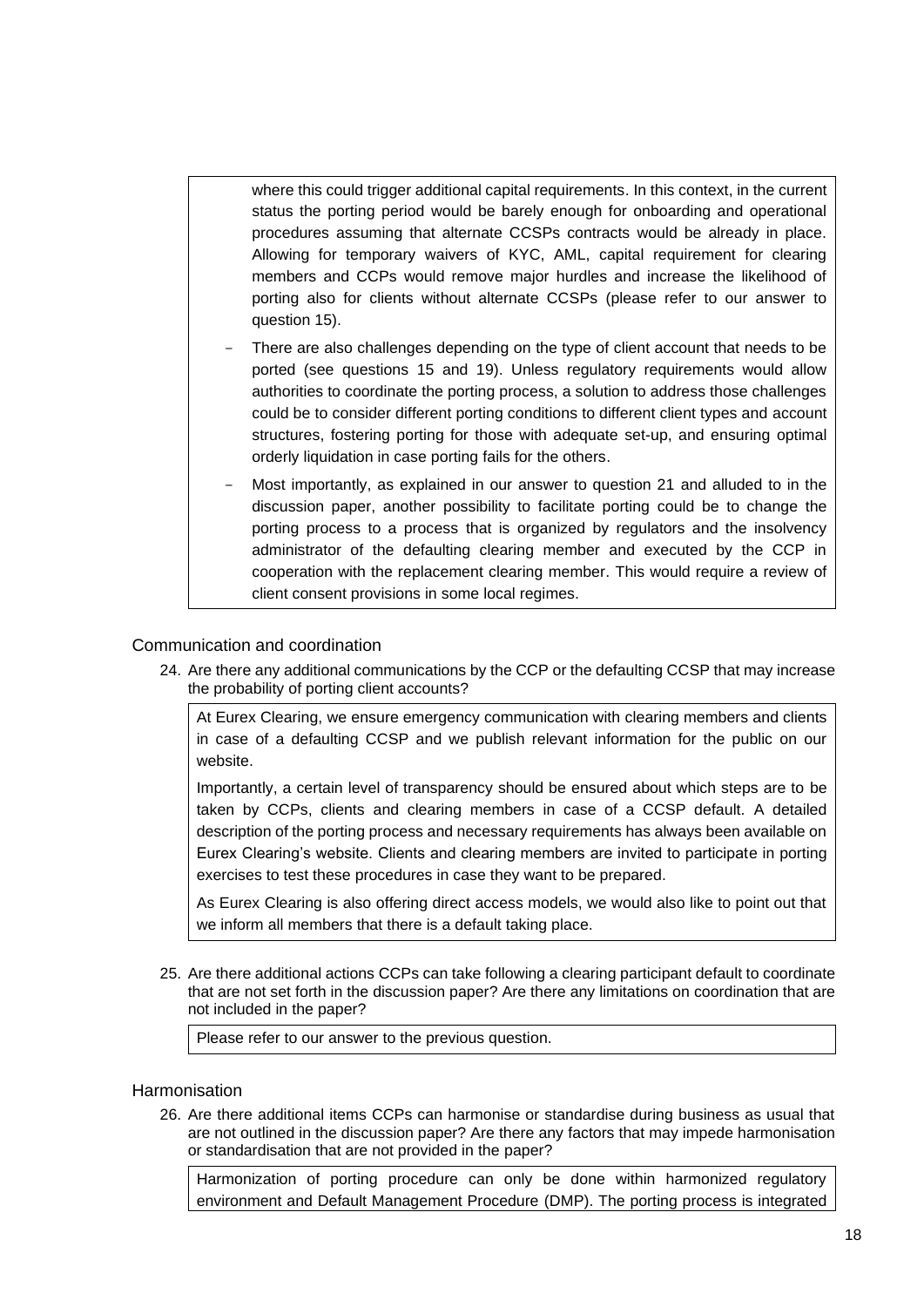within the DMP, and in particular is accounted for in the Margin Period of Risk ("MPOR"). Different MPOR often implies different porting procedures or reciprocally. We would therefore like to clarify in general that harmonization has natural limitations. As long as there are different regulatory regimes in different jurisdictions, different time zones, different products, market structures and client types etc., there will always be differences in porting mechanisms. One may also argue that harmonization of practices without a regulatory harmonization would be detrimental.

Notable issues to consider when developing a porting protocol

27. Are there additional regulatory requirements that could impede porting? Can such impediments be addressed or mitigated through action prior to the CCSP's default?

As mentioned in our response to question 15, we would like to pick up the standard setters' finding that regulatory frameworks for porting differ across jurisdictions. Many of the tools or practices described in the discussion paper are therefore not applicable for Eurex Clearing operating under the EU regime. Strict client consent or KYC requirements for example currently are significant hurdles for successful porting arrangements for market participants.

If authorities aim at ensuring that porting shall work for every client or at defining those market participants for which successful porting should be ensured, regulatory changes in some jurisdictions will be necessary.

Regarding other tools that may qualify as effective practices regulators need to consider allowing for the possibility to waive KYC- and AML-requirements in the porting phase for a defined period of time. As alluded to in the paper, KYC due diligence requirements may prevent swift processes to find back-up CCSPs. Usually, CSSPs only take on clients for porting in case of a default where they have already an established relationship with those clients. Further, it could be considered allowing for the possibility to waive the provision to enable porting for every client. Some clients could be economically better off through liquidation than through porting – in particular for net omnibus accounts.

US CCPs have experienced multiple defaults of members offering client clearing services and porting, other regulatory regimes should inspire themselves from those successful experiences.

28. Are there any additional factors that should be addressed in testing exercises?

Porting fire drills have an inherited flaw, it is not possible to realistically simulate clearing members' decisions during peace time.

Participant's readiness could be improved by further testing, a good platform to do that would be the Default Management fire drill that is executed once per year and coordinated across multiple CCPs, porting should be ideally included in the scope.

Nevertheless, increasing clients and clearing members participation would increase its realism.

29. Please provide examples of good disclosure practices from your perspective.

Communication should not only be targeted to direct clients and potential CCSPs but the whole market where feasible. CCP's website should be used as a tool to reach and educate the broader market on the topic.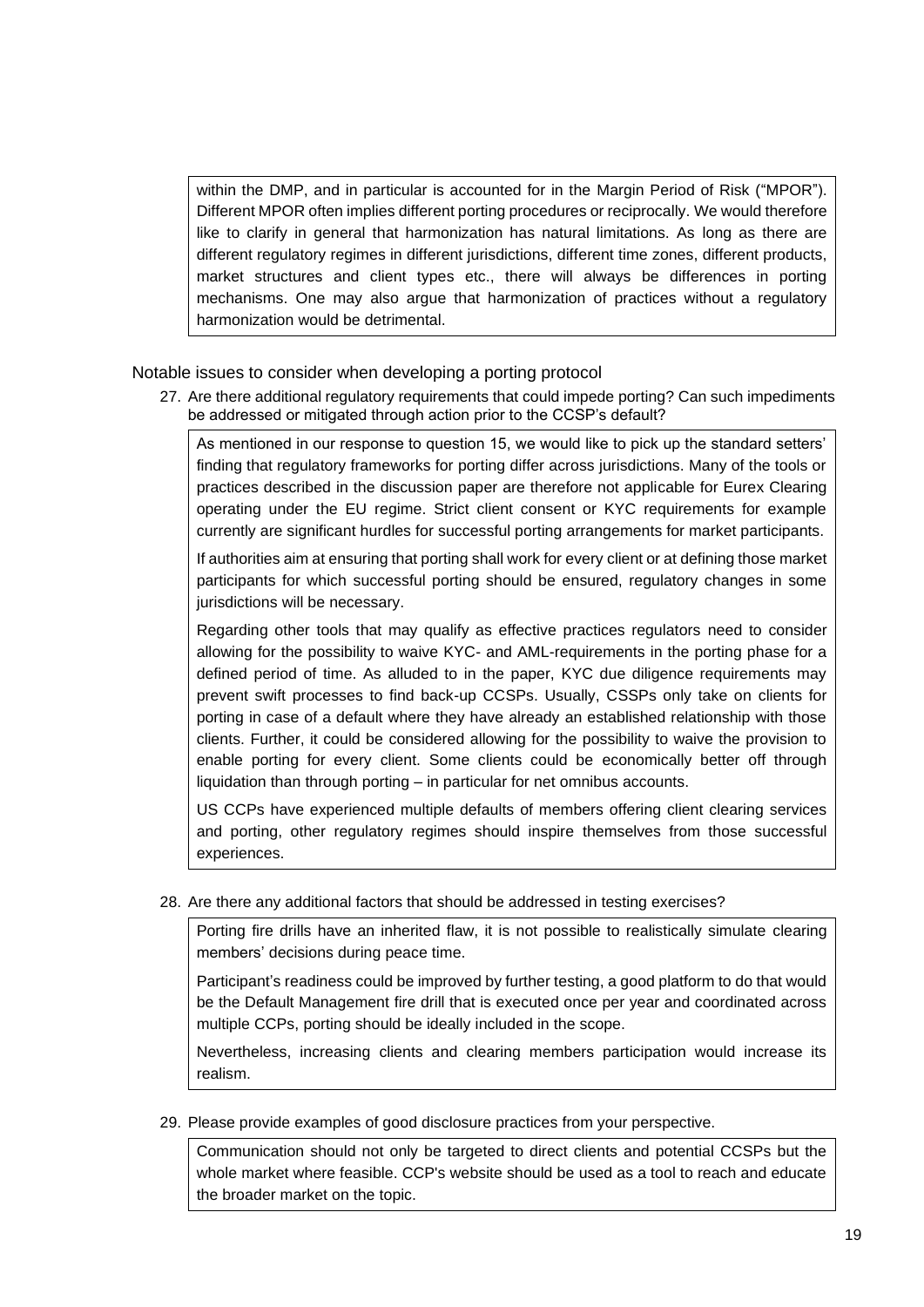And on that note Eurex Clearing has published on its website all the information about porting procedures, requirements, and timeline. However, during discussion with participants it emerged the fact that clients are not well informed about the topic as porting has low priority for most customers.

30. Are there other arrangements a CCSP can make to ensure that, post default, the CCSP can help coordinate porting at multiple CCPs if the CCSP is a non-defaulter? If the CCSP defaults, what arrangements can the CCSP make to facilitate the porting of its clients?

Please refer to our answers to questions 24 and 29.

### Suggested next steps

31. Please provide feedback on the suggested next steps for consideration. Do you agree that these issues warrant further consideration by CCPs, CCSPs and/or clients? Are there additional issues that may warrant further consideration?

While agreeing that the suggested next steps are worth considering in the future, we noted that CPMI IOSCO has addressed the majority of the recommended next steps to CCPs. Eurex Clearing would like to emphasize that CCPs (as well as clearing members and clients) can only take minor steps themselves to enhance porting procedures within the given regulatory framework. For truly making progress in increasing the likelihood of successful porting, regulatory changes of local regimes will be necessary to address current hurdles and restrictions for both CCPs and clearing members/CCSPs.

In our answers to questions 15, 21, 23 and 31 we have outlined a number of potential measures to address barriers impeding effective porting, increasing the likelihood of successfully porting clients and avoiding market impact following a clearing member default:

- Fostering awareness and preparedness: One of the crucial factors is for clients as well as potential replacement CCSPs to be prepared, i.e. to be familiar with porting processes and requirements. We believe that the introduction of porting exercises within the EMIR fire drill framework could be considered to further improve awareness and preparedness by the industry.
- Relief for clearing members /CCSPs' hurdles and restrictions: Allowing for temporary waivers of KYC, AML and capital requirement for clearing members and CCPs in the porting phase would therefore remove major hurdles and increase the likelihood of porting also for clients without alternate CCSPs.
- Review of client consent mechanisms: Taking inspiration from frameworks that have proven successful in other regulatory regimes, porting could be further streamlined and facilitated if the porting process would be changed to a process that would allow the CCP to execute the porting process without the positive ex-ante consent by the client. Under EU law, porting depends on client consent, while in the US, the LSCOrules foresee that porting is organized by the regulators and insolvency administrator of the defaulting clearing member while the CCP and the potential replacement clearing member execute. For facilitating the porting process under EU law (i.e. EMIR) the same technique as foreseen under the LSOC-Rules could be implemented, stating that the porting process shall be organized by regulators and the insolvency administrator and executed by the CCP in cooperation with the